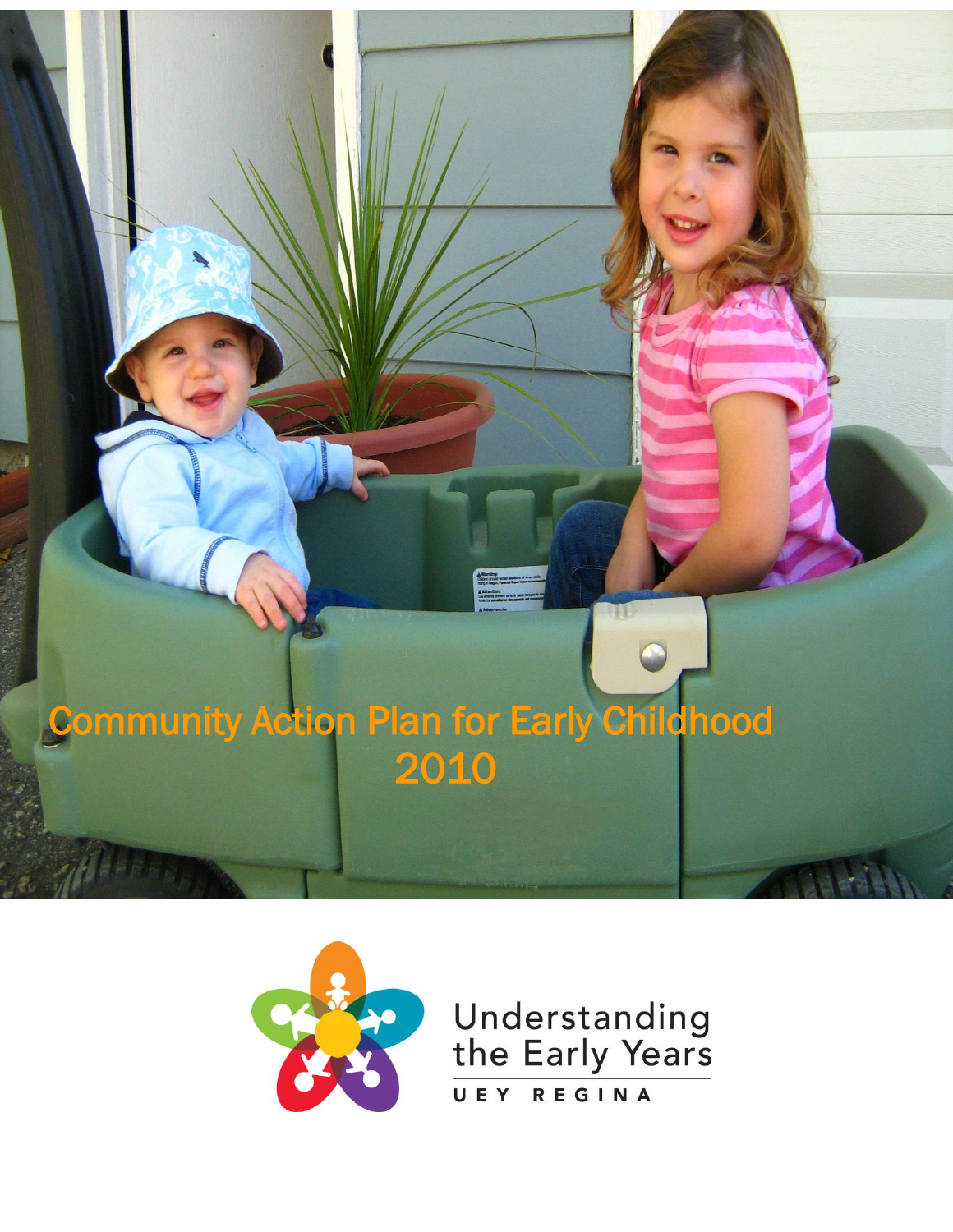

This project is funded by the Government of Canada's Understanding the Early Years Initiative.

Γ

L



The opinions and interpretations in this publication are those of the authors and do not necessarily reflect those of the Government of Canada.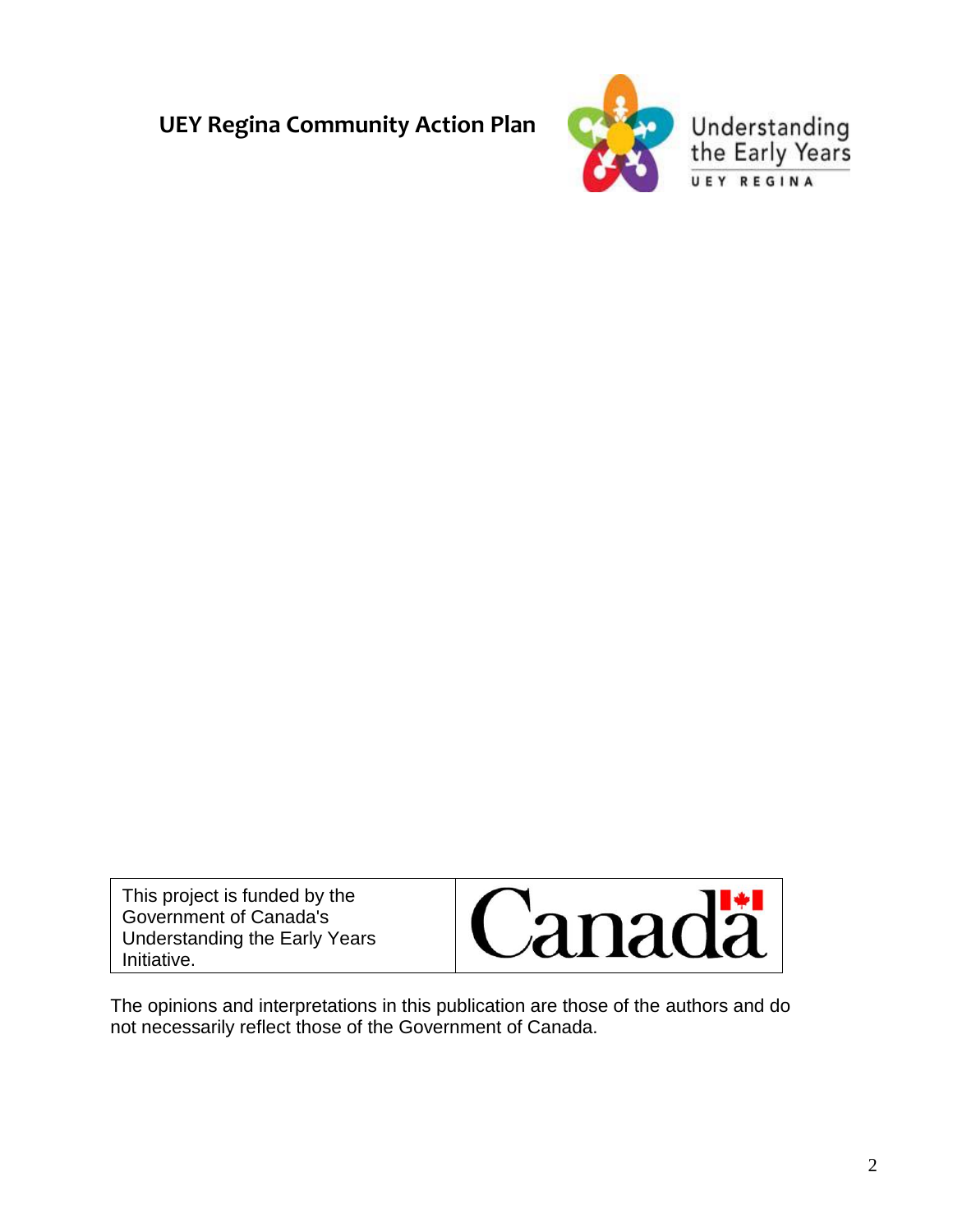Today, as we launch the UEY project, we begin a process that will define the legacy we will leave to our children; it will be a blueprint for the kind of community we want them to learn and grow in. We are fortunate to have this chance to improve lives and build a healthy community. My hope is that the whole of Regina will support this project and demonstrate our commitment to children and their families, especially those who are most marginalized. *Anne Luke – March 2008 UEY Regina Public Launch*

### Overview of Understanding the Early Years

Understanding the Early Years (UEY) is a national research initiative funded by Human Resources and Skills Development Canada (HRSDC) that enables members of communities across Canada to better understand the needs of their young children and families so that community members can strengthen and design the best programs and services to meet those needs. The UEY initiative was developed to enhance knowledge of the community factors that influence children's early development.

The focus of UEY is community capacity-building to collect and use local information about young children. The broad objectives of UEY are:

- To strengthen the capacity of communities to use quality local information to help them make decisions to enhance children's lives; and
- To enable community members to work together to address the needs of children.

### Objectives of UEY Regina

In its application, UEY Regina stated four main objectives, with the goal of supporting the healthy development of children in an effort to maximize health outcomes and increase readiness to learn. The objectives are:

- To improve understanding of child development and the parent and community factors that facilitate that development;
- To engage sectors and mobilize the community to participate in the UEY Regina project and in the development of a comprehensive Community Action Plan;
- To develop a framework for monitoring progress, extending knowledge transfer, and encouraging the development of a framework for sustainable improvement;
- To stimulate increased investment in early child development.

### Basis of the UEY Regina Community Action Plan

The UEY initiative provides members of participating communities with quality information on:

- **Local programs and resources to support young children and their families;**
- Neighbourhood-based demographic and socio-economic data;
- Data on the early development achievements of all kindergarten-age children;
- Parent interviews on family and community factors that influence children's development and direct assessments of kindergarten children.

Parents, teachers, key decision-makers, and community members interested in the well-being of children in each community then work together to address issues identified by the information.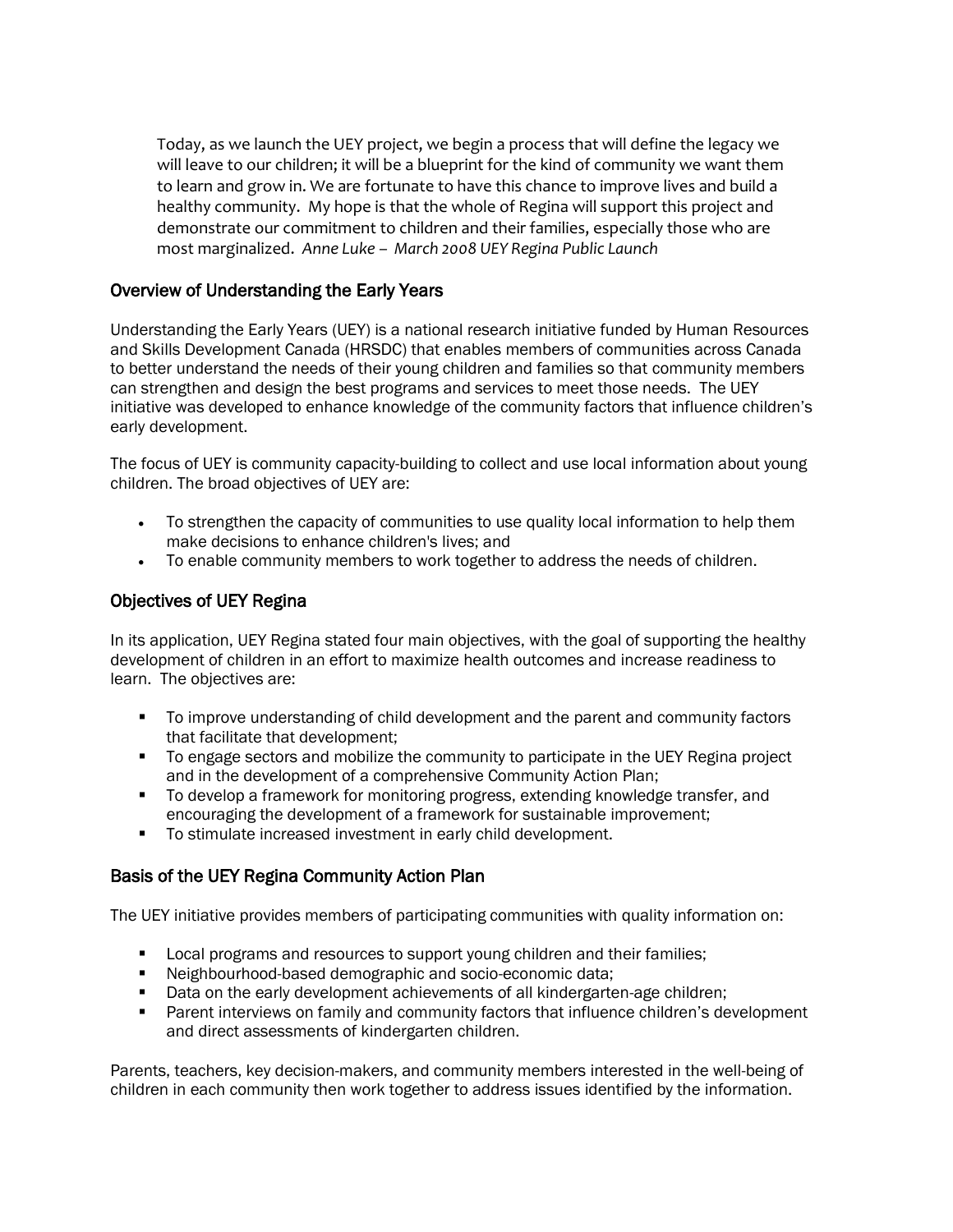

Based on the local evidence and data collected, upon scientific research and best practices, each UEY project creates a Community Action Plan to support the healthy development of young children and families in the community. The Action Plan is then considered by the sponsoring agency and by partners.

UEY Regina and its partners have created this Community Action Plan to address issues and strengths identified in Regina. Several organizations and agencies acted as partners during the project, including the Regina Regional Intersectoral Committee, the United Way of Regina, the Regina Qu'Appelle Health Region (RQHR), Regina Public Schools, Regina Catholic Schools, the City of Regina, and the Regina and Area Early Childhood Network (RAECN), a broad network of agencies supporting young children and families. Other important participants include:

- o Regina Community Associations
- o Regina Daycare Directors Association
- o University of Regina Geography Department
- o Regina KidsFirst Program
- o Regina Early Learning Centre
- o Regina Public Libraries
- o Regina Catholic Family Services
- o Regina Early Childhood Intervention Program (ECIP)
- o Regina Open Door Society
- o Regina Aboriginal Head Start Program
- o Regina Circle Project
- o Socialization Communication and Education Program (SCEP)
- o Stepping Stones Daycare
- o Regina Aboriginal Family Services
- o Eagle Moon Health Office, RQHR
- o Four Directions Health Centre, RQHR
- o Population and Public Health Services, RQHR
- o Child and Youth Services, RQHR
- o YWCA Village Networks Project
- o Ministry of Education Early Learning and Care Branch

### UEY Research

UEY Regina research has included the development of an inventory of programs, services, and resources for families with children ages six and under; an examination of demographic and socioeconomic characteristics of Regina neighbourhoods; an assessment of the early development and school readiness of kindergarten-age children (Early Development Instrument); and interviews with the parents and guardians of kindergarten children about family and community factors that influence children's development and direct assessments on a sample of kindergarten children (Parent Interview and Direct Assessment of Children Survey).

All of the above local research combined with evidence gained from scientific literature, lessons from other jurisdictions, and input from local community members and service providers are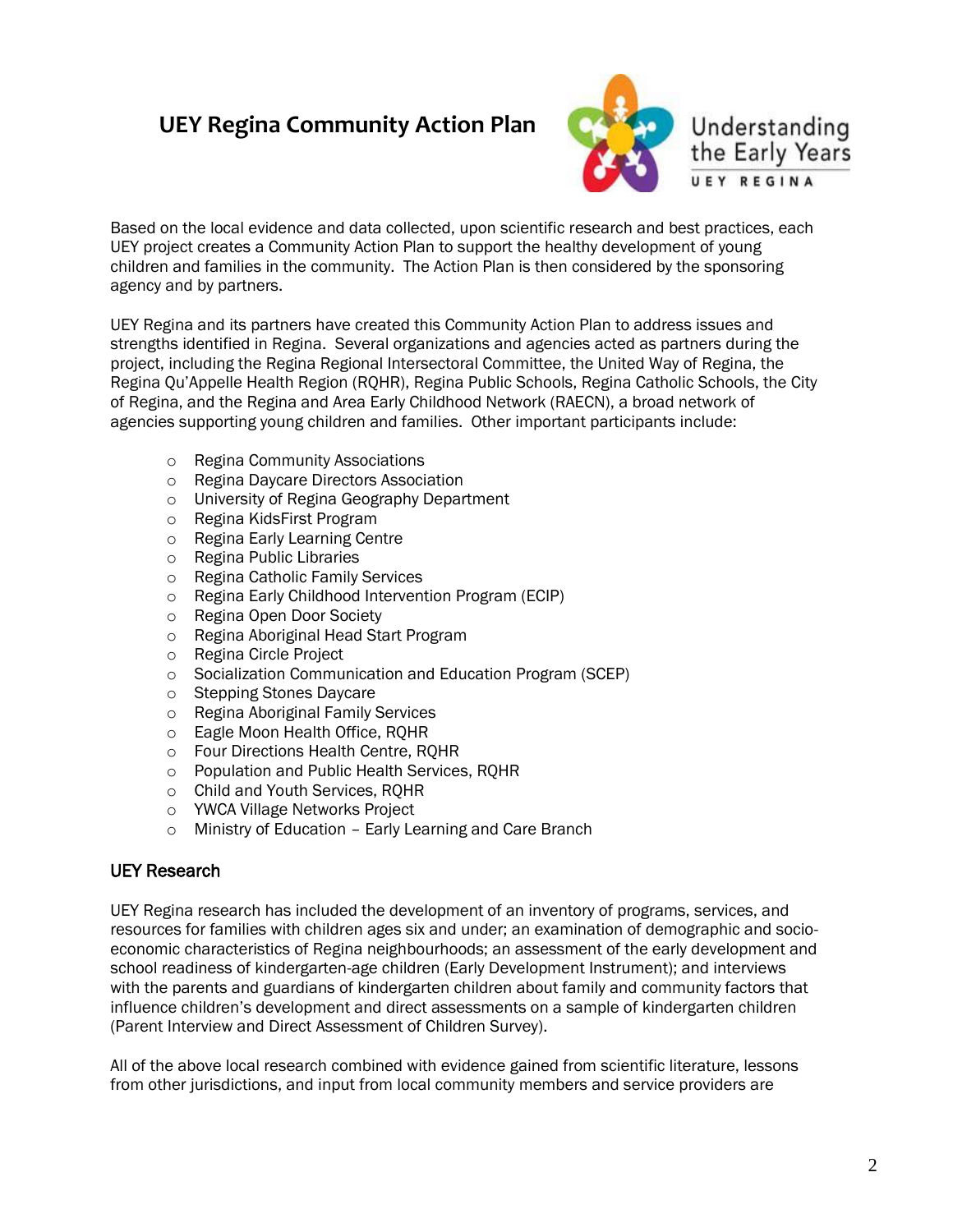

integrated into the UEY Regina Community Mapping Report, a companion document to the UEY Regina Community Action Plan.

### What Does the Science and Research Tell Us? - Strong Beginnings…Brighter Futures

In recent years, the scientific knowledge about the impact of early childhood development throughout the lifespan has increased dramatically. Children's earliest years, from conception to approximately age six, represent a time in which critical aspects of development occur that form the foundation for behaviour, learning and health throughout the lifespan. Children who benefit from stimulating, nurturing early environments and relationships are more likely to establish favourable developmental trajectories. However, evidence shows that children whose early development is compromised face an increased likelihood of experiencing greater hurdles as they progress through school, develop social skills, encounter life's challenges, establish careers, and raise the next generation of children.

The wealth of scientific knowledge and research about the importance of early childhood on lifelong development presents both an opportunity and a challenge to our society. The challenge that exists is substantial - to shift our public, social, and organizational practices and policies to better support children in their task of growing and learning, and to support families and caregivers in their tasks of providing for children and of creating, and accessing, the type of stable, nurturing, interactive, and stimulating environments that children thrive in. If we succeed, research shows that results will be long-term, will reduce fiscal pressures on health, education, and social systems, will boost economic productivity, and will result in a generation of healthier, happier, more successful individuals.

The information below provides an overview of some of the critical research findings that have emerged over the past twenty years:

- $\circ$  Early childhood is a key determinant of the lifelong health and social well being of individuals and communities.
- $\circ$  The best time to invest in human development is during children's earliest vears. Investment in the early years yields the highest rate of public return of any stage in human lifespan.
- $\circ$  The OECD suggests that Canada currently spends one third of the funds necessary to run a high quality early childhood system of services and support.
- o Science directs us to realign our resources and services to earlier stages of human development.
- o 90% of brain development occurs by age six, with particular rapid development having occurred by age three.
- $\circ$  In the first six years of life children's genes are particularly sensitive to their physical and social environment. Genes determine when specific abilities are developed such as learning to walk, while day to day experience determines how well they are formed.
- $\circ$  Child development occurs within a set of social relationships and social environments. Nurturing and stable relationships with caring adults are essential to healthy human development.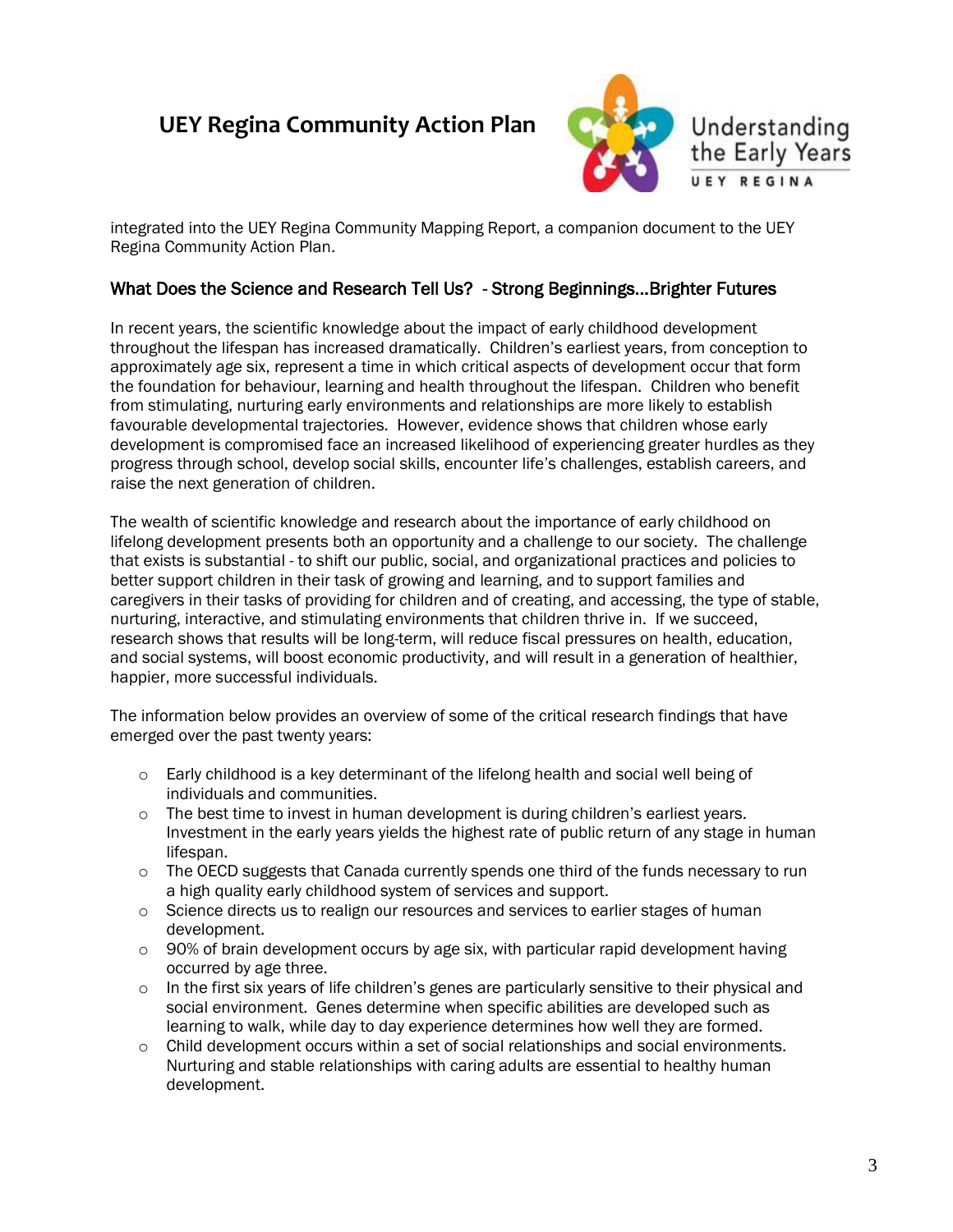

- $\circ$  The interaction of nature and nurture between child and caregiver(s) 'sculpts the developing brain' and other key biological systems
- $\circ$  Early secure attachments contribute to the growth of a broad range of competencies, including interest in further learning, healthy sense of self, positive social skills, multiple successful relationships at later ages, and a sophisticated understanding of emotions, commitments, social reciprocity, and other aspects of human relationships.
- $\circ$  Areas of brain development particularly sensitive during this period include all the basic competencies such as vision, hearing, emotional control, language and cognitive development.
- $\circ$  While parents are children's primary caregivers, families require support within local neighbourhood, community and throughout the larger society.
- $\circ$  All parents and caregivers may require support and guidance from time to time.
- $\circ$  Initiatives that target children directly with structures and centre-based programs have the most positive effect on vulnerable children's development.
- o Effective group programs depend on quality essentials include well-trained staff, effective programming, appropriate staff-child ratios, as well as sufficient duration of intervention/support.
- $\circ$  Over 70 percent of vulnerable children in Canada do not live in poor families.

### Key Findings from the UEY Regina Study

Regina's children at kindergarten entry scored below their Canadian peers in all five key areas of healthy growth and development. Vulnerable children were found throughout Regina and throughout all demographic groups. The UEY Regina study exposed considerable depth and breadth of early childhood vulnerabilities across the whole of Regina, evident in the following findings:

- o 1 in 3 Regina children are behind in at least one area of their development,
- o 1 in 5 Regina children are behind in at least two areas of their development
- $\circ$  8% of Regina children are behind across a broad spectrum of important developmental capacities
- o Basic literacy, basic numeracy and gross and fine motor skills, communications skills and general knowledge are specific areas of concerns.
- $\circ$  A direct assessment of kindergarten students found 1 in 5 children scoring low in preliteracy skills.
- $\circ$  14 of 21 Regina neighbourhoods have rates of childhood vulnerability higher than the Canadian average of (27%).
- $\circ$  9 Regina neighbourhoods have rates of childhood vulnerability higher than the Regina average of (33%).
- $\circ$  3 Regina neighbourhoods have extreme rates of childhood vulnerability greater than 45%
- o Mothers is Regina have a significantly higher rate of maternal depression (14%) as compared to Canada (10%), with significantly higher rates among mothers with annual family incomes under \$30,000 (31%) and among female lone parents(28%)
- $\circ$  Children in Regina experienced a significantly higher rate of childhood depression (8%) as compared to Canada (5%)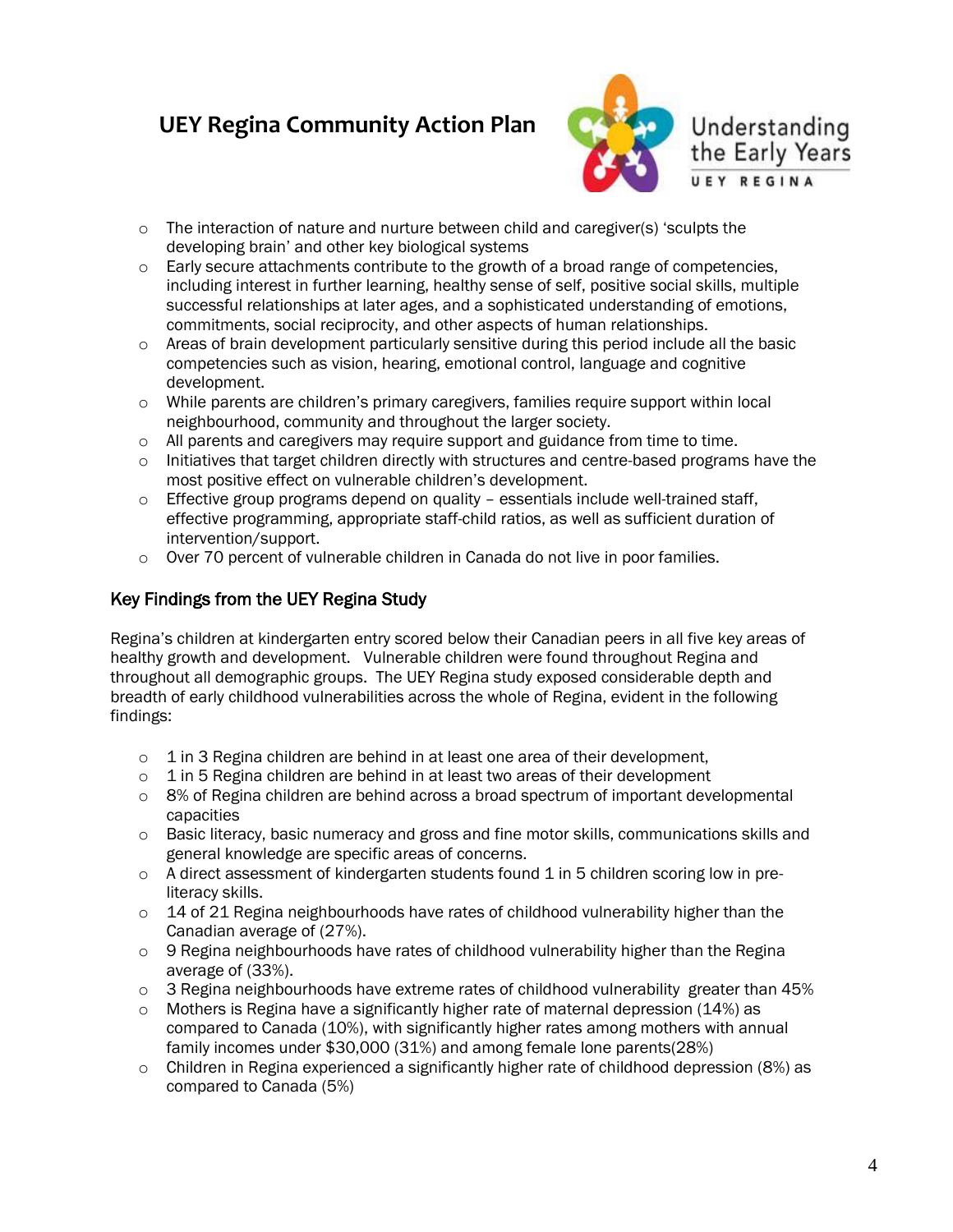

 $\circ$  Children in Regina experienced a significantly higher rate of childhood asthma (15%) as compared to Canada (11%).

In terms of the programs, services, and resources for families with young children there is a need for increased investments especially in the areas of parent support and education, and high quality play based learning activities for children from birth to school entry. Cost and lack of time were cited by parents as significant barriers to accessing programs.

UEY participants recommended the creation of neighbourhood hubs to better serve families while offering play based learning activities that promote the healthy growth and development of their children. These neighbourhood settings are seen as a strategic way to both integrate a wide array of professional services and at the same time provide informal opportunities for parent education, social support and child development. Planning, resource allocation and other developments should also continue to involve parents, and local neighbourhood based entities such as community associations and community school councils. Overall there is a large need to develop a well-coordinated communication strategy for awareness and education purposes.

A central issue resides in the ways our society has changed over the past several decades and that our community support systems for families have not been modernized to reflect and support these changes. Family and children's services and resources need to be enhanced, diversified and re-aligned to fit the context and circumstances of contemporary family life. It was noted that many children travel a greater distance in their day as compared to their working parents. Daily transitions and disruptions for the young developing child should be minimized where possible. Services and resources should also travel to the child where possible. Attention must also be paid to supports for children as they transition and enter new settings and programs. As the majority of parents work, time poverty is a significant issue facing families wanting to spend quality time together as well as having the opportunity to take advantage of community resources and services. The private sector and business community will be encouraged to contribute through family based workplace policies and practices which allow parents to better attend to the needs of their young developing children.

Demographic information shows that family structures and circumstances have changed dramatically over the past several decades. Lone parent families now make–up thirty-two percent of all families types. The majority of parents now work placing increased pressures on the licensed daycare sector and informal childcare support. Income levels for middle and low-income families have declined as well over the past few decades, with parents typically working longer hours to maintain their standard of living. The recent dramatic rise in housing costs and rental shortages place increased pressure on families. Child poverty rates remain unacceptably high, with 25% of Regina families with children under the age of six living in poverty. For many mothers working shields their children from poverty. Of note, in just over a decade, Quebec cuts its child poverty rate in half, in part through publicly funded universal daycare allowing parents to return to education or the work force and for their children to reap the rewards of early learning opportunities.

### Strong Foundation – Better Outcomes

Regina UEY findings indicate a need to develop a 'high quality multi-sectoral system' of services, resources and support for families with young children, especially those aimed at the prenatal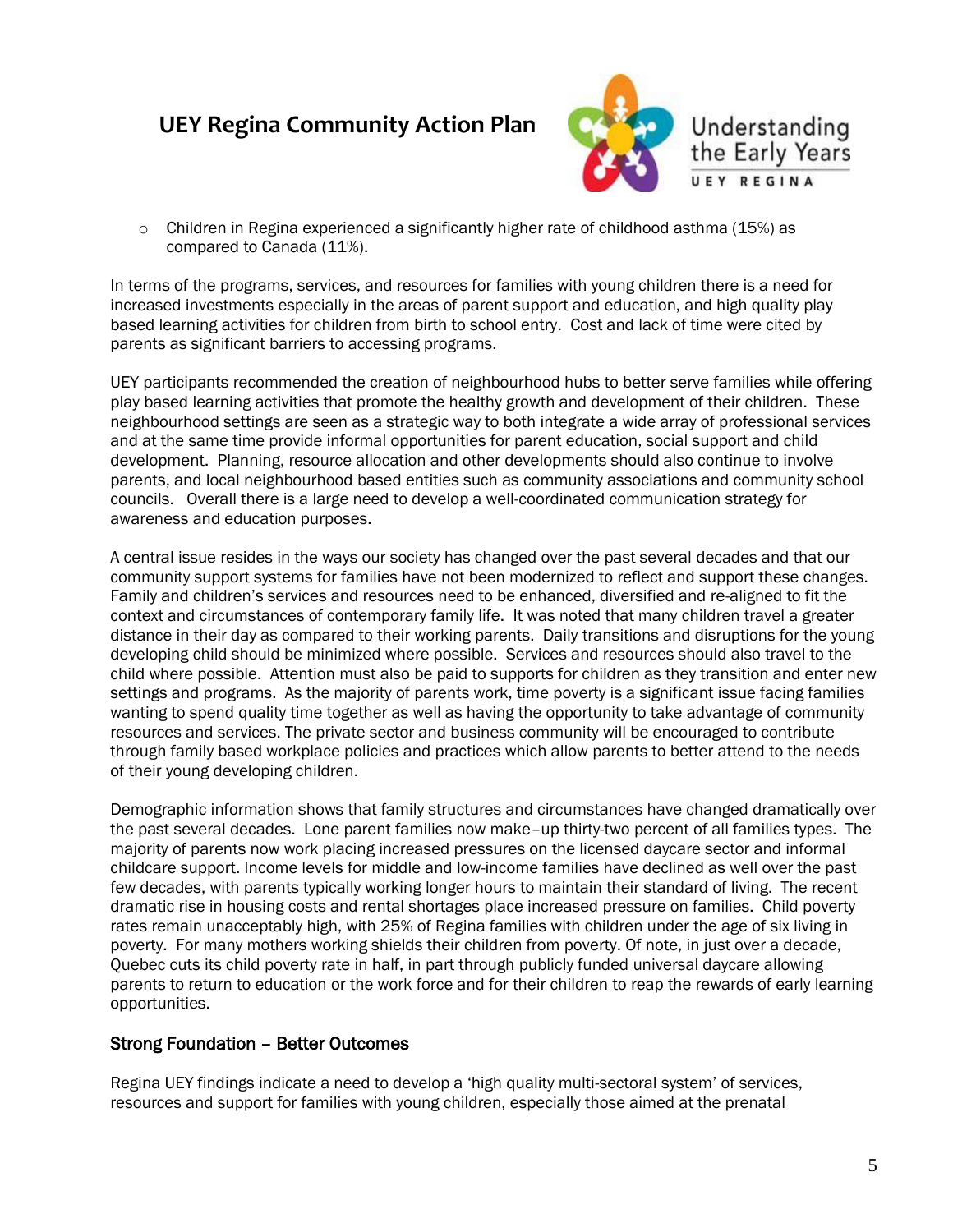

period and through to age three. Currently resources are divided and spread across jurisdictions, provincial and civic departments, and community-based organizations. Science and program experience point to a child-centered, socio-ecological approach to the development and provision of resources and supports. This requires building relationships and social capital between and among programs, agencies, organizations, parents and communities.

This formative work includes the development of a regional governance model, shared accountability, collaborative planning, integrated service delivery, data collection and analysis for early childhood system and population based outcomes, and a communication strategy.

Below are six key recommendations - important first steps by which to continue and at the same time transfer the work began by the UEY Regina project to a regional coordinating body and the larger Regina community. These initial six areas focus on setting a solid foundation, a formalized structure and set of processes from which the on-going regional work can be sustained, managed, coordinated, and formalized. The recommendations focus on key operational considerations – direction, management, coordination, engagement and shared ownership, communication, knowledge building, strategic and collaborative action, accountability and quality assurance.

The actions listed under each recommendation are taken from the larger plan and are proposed as initial steps to be taken. The overall plan categorizes actions under the following three categories: building a regional child centered regional early childhood support system, healthy early childhood development and early intervention.

The plan recognizes and considers the critical role and set of responsibilities that the national and provincial governments have in the provision of policy, funding, coordination and in moving the early childhood agenda forward. However, this plan focuses on what may be accomplished at the regional level given present policy and fiscal realities. All of the proposed actions are concordant with existing provincial policy.

### Key Recommendations

### 1. Establish Community Direction and Regional Commitment:

- $\circ$  Create a charter for vision, direction, sustainability, collaboration and engagement
- o Determination of common outcomes
- o Establish a set of community goals and indicators (i.e. 10% reduction of vulnerability by 2015 as measured by the EDI)
- $\circ$  Obtain on-going, long-term commitment from regional partners to work together, monitor and report on progress
- $\circ$  Secure funds to implement community plan including enhancing resources and services

#### 2. Develop a Regional Management / Coordination Mechanism to:

- $\circ$  Help transfer the work from the UEY Regina project to the Regina community and a new set of resources to continue the work
- o Oversee the implementation of the first community action plan
- o Provide continuity in the intersectoral work required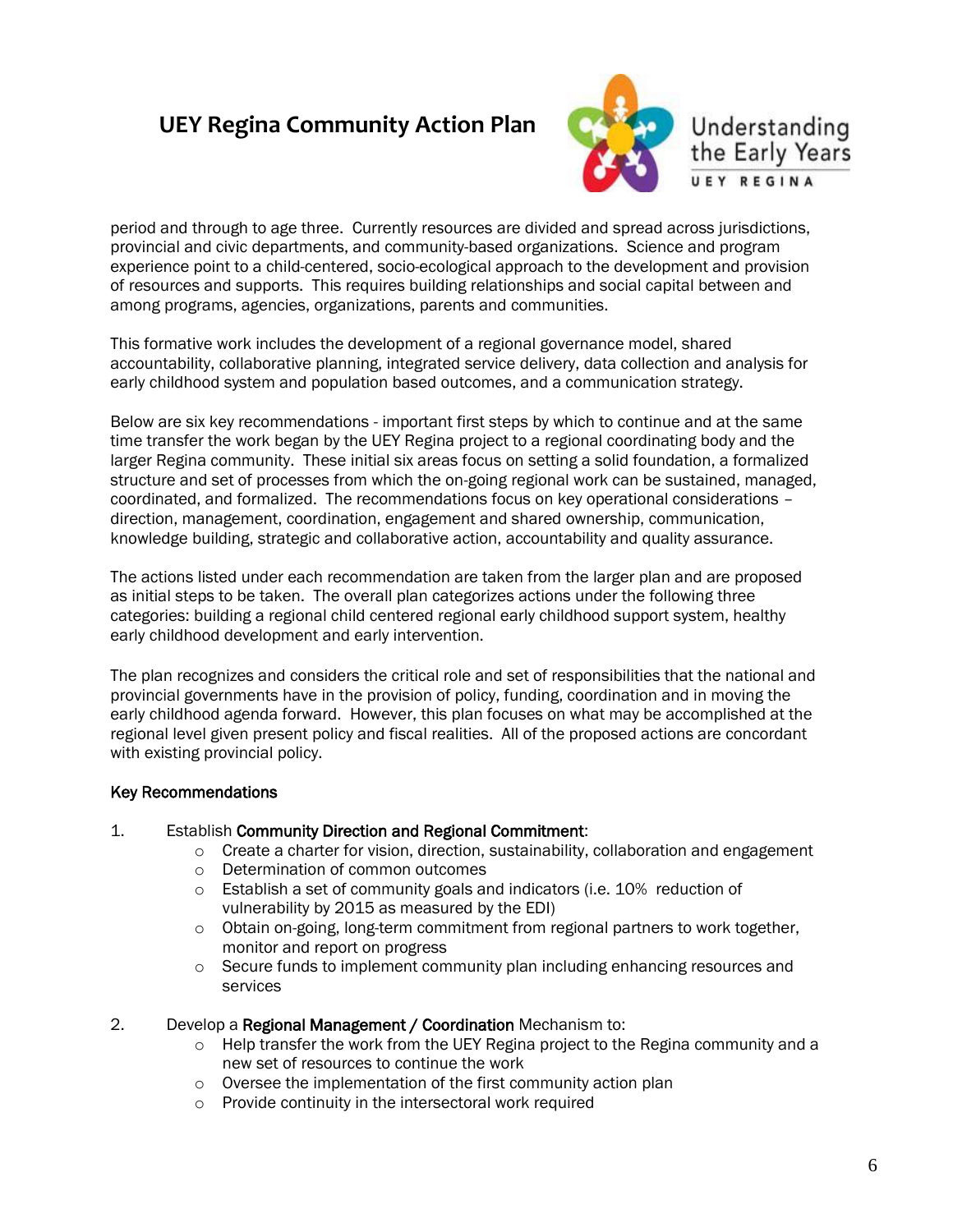

- o Coordinate planning and other activities during the initial stages until formal mechanisms are established
- $\circ$  Formal mechanism should be accountable and credible and be able to identify and respond to needs.
- 3. Continue and expand efforts for Community Engagement, Shared Ownership and Capacity Building with:
	- o Parents
	- o Human service professions and providers
	- o Community agencies
	- o Private sector
	- o School Community Councils
	- o Community Associations

#### 4. Develop a Regional Multi-faceted Communication Strategy

- o Develop and cost a long-term, multi-faceted communication plan to increase:
	- **•** Overall public awareness
	- Parent education
	- **Community engagement**

### 5. Take Strategic Action in Resources/Service Enhancement

- $\circ$  Continue to examine and improve coordination and efficiencies between existing resources and services
- o Provide a range of developmentally appropriate early learning programs that address all areas of children's development –physical, emotional, social, language and cognitive based on EDI evidence, best practice and community input
- o Establish Neighbourhood family / child resource hubs
	- Initial hubs established based on EDI evidence, built on best practise, along with community input
	- Hubs can provide a wide range of formal services including public health, parent support programs, education, prevention, and early intervention.
	- Hubs can play important role of providing public/social space for families to come together informally, to learn and support each other, building social capital within the local neighbourhood
- o Develop and implement other integrated service delivery models
- $\circ$  Increase supports and resources for families with children from prenatal to age three
	- Review supports and resources provided to families during prenatal period, at time of hospital birth and through first three years of life
- $\circ$  Individual organizational strategic changes may be required to place a primary and coordinated focus on families with young children.
	- Large organizations realign their organizational structure/processes to better plan, coordinate and deliver services for young children and their parents and to work more effectively with community partners.

### 6. Coordination, Monitoring and Quality Assurance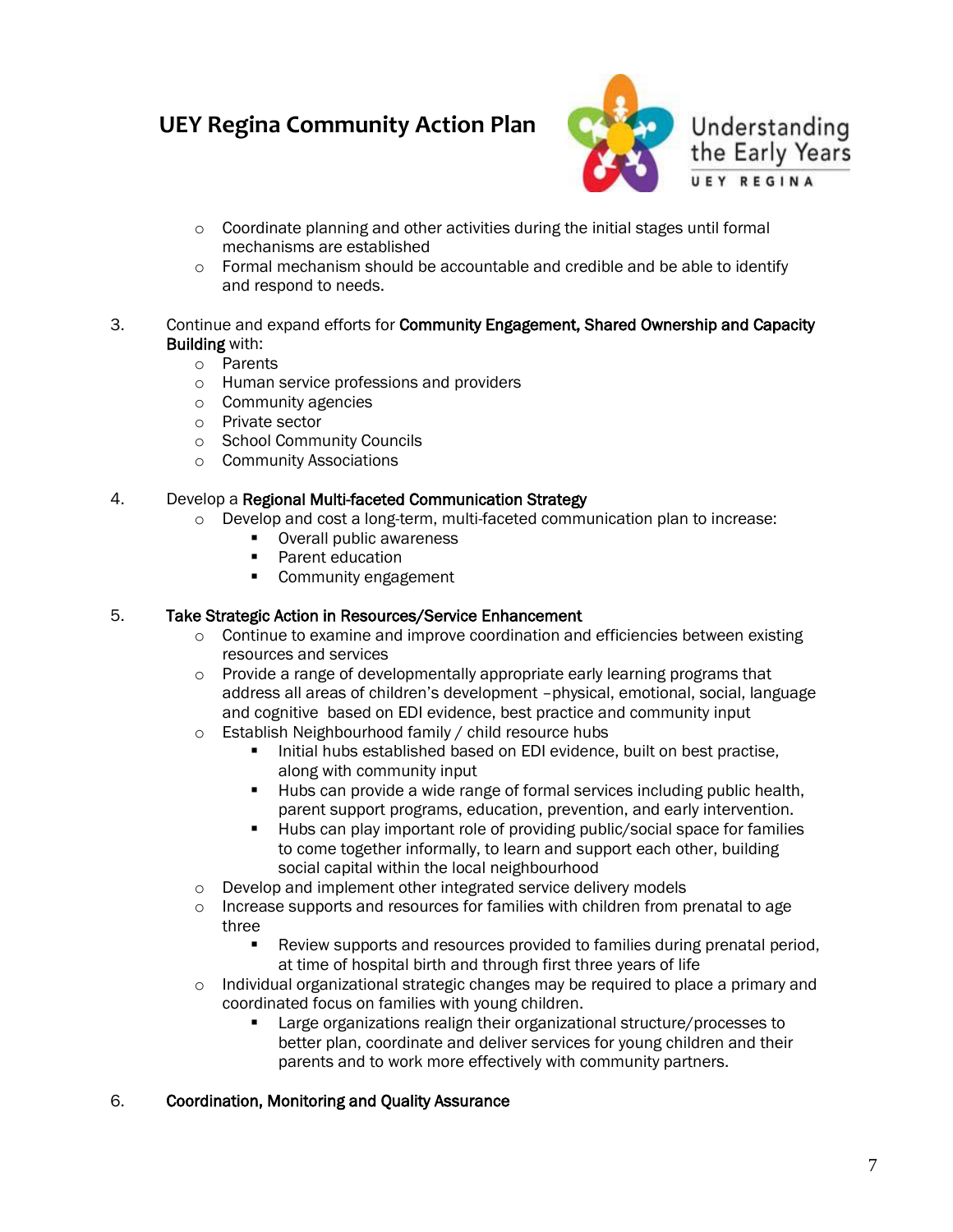

- o Establish a community mechanism to collect and analyze data
- o Establish baseline data set (for example in-hospital birth data, 18 month screen, ASQ, EDI)
- $\circ$  Establish a surveillance and monitoring system to increase capacity in the early identification of vulnerabilities and timely intervention
- o Quality Assurance
	- Increase capacity to gather comprehensive and detailed data across services
	- Increase capacity to undertake analysis, reporting and evaluation of service delivery across services
- o Develop an information sharing strategy among relevant agencies, organizations and jurisdictions
	- For the purposes of planning, coordination and evaluation of services and supports, develop an integrated information management strategy in consultation with service providers and other stakeholders, in part to identify the needs and barriers to information sharing and provide a strategy to address them.
- $\circ$  Develop a formal service coordination mechanism(s) to make effective use of available program space and assist with transitions for children between agencies
- o Make better use of existing public facilities such as neighbourhood centres, schools
- o Develop a common intake mechanism where practical (for example licensed daycare sector)
- o All new initiatives should build on strengths of existing relationships, programs, structures and incorporate lessons learned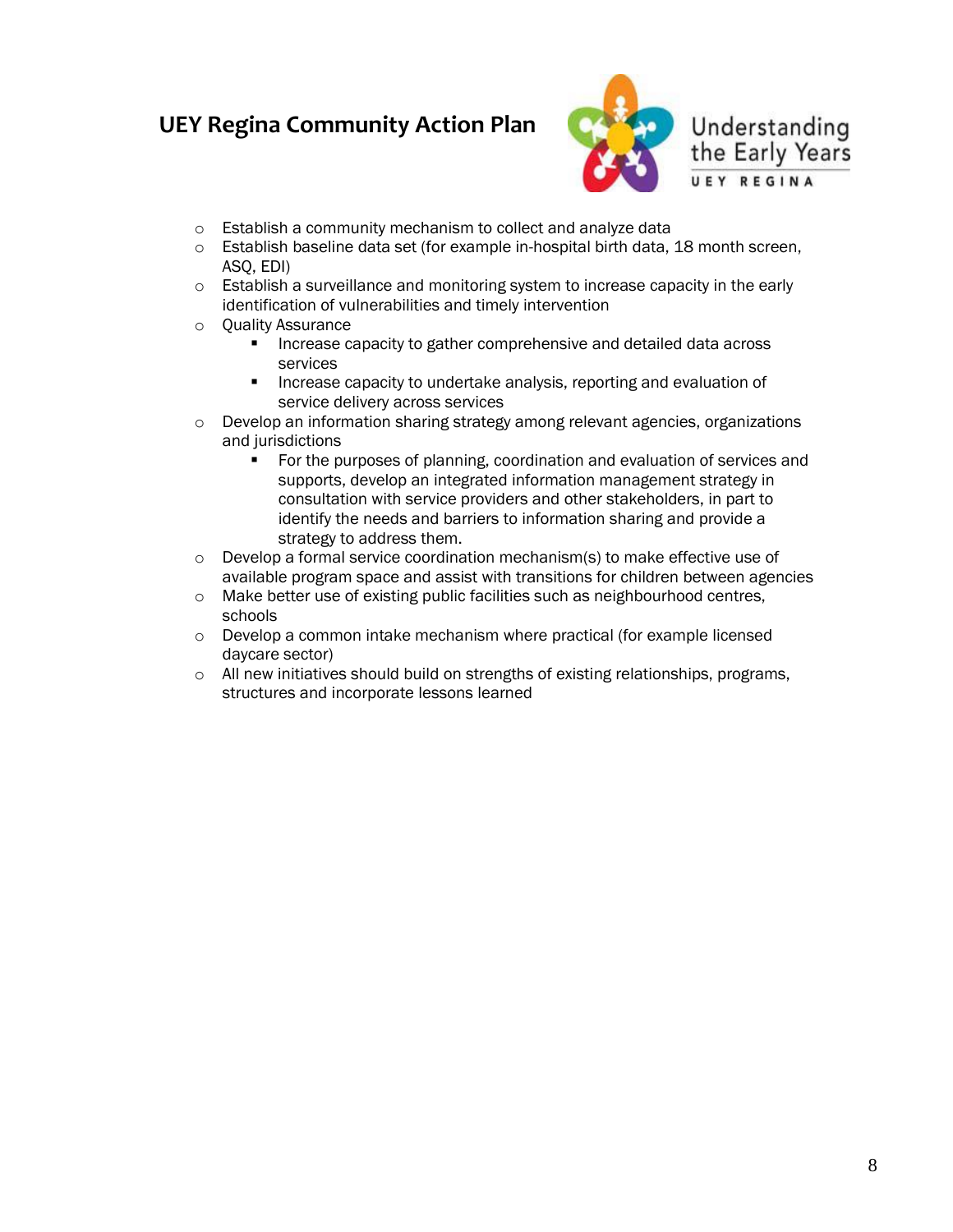

#### GOAL ONE: BUILD A CHILD CENTERED REGIONAL EARLY CHILDHOOD SUPPORT **SYSTEM**

#### OUTCOMES:

- A child / family centered regional system of human services established, based on scientific evidence, best practices, local data, quality assurance and community input.
- A community that understands and supports the developmental needs of children
- A community that meets the needs of its families by providing resources and supports to promote successful child development
- Integrated models of service delivery established
- A range of early care and education options available to all families irrespective of income or disability, accessible and convenient to employment settings to encourage good parenting and family time and enhance service delivery
- A quality assurance system across human services
- A system-wide surveillance and monitoring system for the early detection and intervention of early childhood vulnerabilities, challenges and issues

### INDICATORS:

- Establish a baseline data for measurement of quality assurance across system of services
- Increased effectiveness, efficiency and accountability of supports and services for young children and their families.
- Increase in comprehensive and accurate information used to inform continuous service improvement within and across sectors and programs
- Increase in the use of evidence in policy and practice changes
- Increase engagement of service provider partners and parents and children in planning and quality assurance processes
- Increased public reporting on data collected through an overall systemwide quality assurance system.

| Actions                                                                                                                             | Rationale                                                                                                                                                                         |
|-------------------------------------------------------------------------------------------------------------------------------------|-----------------------------------------------------------------------------------------------------------------------------------------------------------------------------------|
| Establish Children's Charter                                                                                                        | • To provide on-going community direction,<br>engagement, structure and process.                                                                                                  |
| Develop, cost and implement a comprehensive,<br>innovative, and collaborative multi-year strategy for<br>early childhood in Regina. | ■ To enhance the quality and breadth of the<br>early learning and care sector within the<br>Regina region. Note UNICEF 2008 Report,<br>Canada scored last in terms of quality and |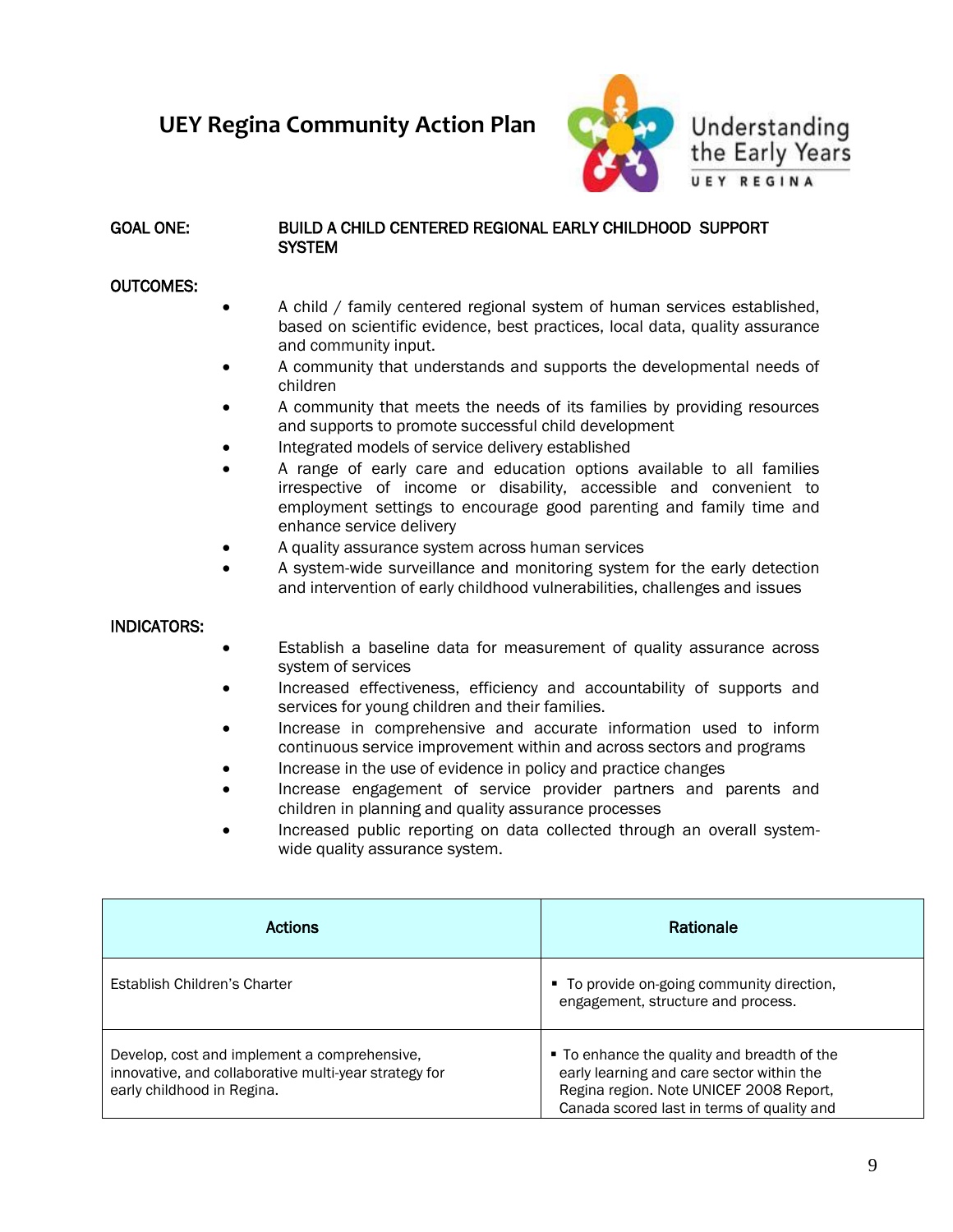

| <b>Actions</b>                                                                                                                                                                                                  | Rationale                                                                                                                                                                                                                                                                                                                                                                            |
|-----------------------------------------------------------------------------------------------------------------------------------------------------------------------------------------------------------------|--------------------------------------------------------------------------------------------------------------------------------------------------------------------------------------------------------------------------------------------------------------------------------------------------------------------------------------------------------------------------------------|
|                                                                                                                                                                                                                 | access issues.                                                                                                                                                                                                                                                                                                                                                                       |
| Develop and implement a multi-pronged<br>communication strategy on early childhood.                                                                                                                             | To raise awareness about the importance<br>٠<br>of the early years.<br>To improve community awareness and<br>٠<br>engagement.<br>To increase knowledge regarding the<br>٠<br>science of early brain development and its<br>importance on a person's entire life<br>course among<br>o Parents and other Caregivers<br>Human service providers<br>$\circ$<br>Private sector<br>$\circ$ |
| Continue to analyze the EDI data, investigating at the<br>neighbourhood level the strengths, opportunities and<br>challenges facing families and service providers.                                             | Provide high quality resources at the<br>٠<br>neighbourhood level for families with<br>young children by using local data to<br>strategically plan and deliver resources<br>and services.                                                                                                                                                                                            |
| Continue to examine and improve coordination and<br>efficiencies between existing resources and services                                                                                                        | Strengthen existing resources and<br>٠<br>services.<br>Ensure appropriate, quality supports are<br>٠<br>located in strategic (evidence based)<br>locations.                                                                                                                                                                                                                          |
| Develop strategy to improve information sharing among<br>agencies and programs.                                                                                                                                 | Enhance awareness and information<br>among programs and services and the<br>general public.<br>Use this knowledge for planning and<br>٠<br>enhancing coordination.                                                                                                                                                                                                                   |
| Develop strategy to engage parents and other<br>stakeholders in planning and promoting early years<br>support.                                                                                                  | Comprehensive community involvement in<br>the analysis, planning, and delivery of<br>resources and services.                                                                                                                                                                                                                                                                         |
| Develop an Aboriginal strategy to reduce/eliminate the<br>disparity between aboriginal and non-aboriginal<br>children related to the conditions of poverty and<br>exemplified by poorer developmental outcomes. | EDI results.<br>٠<br>2007 UNICEF Report.<br>٠                                                                                                                                                                                                                                                                                                                                        |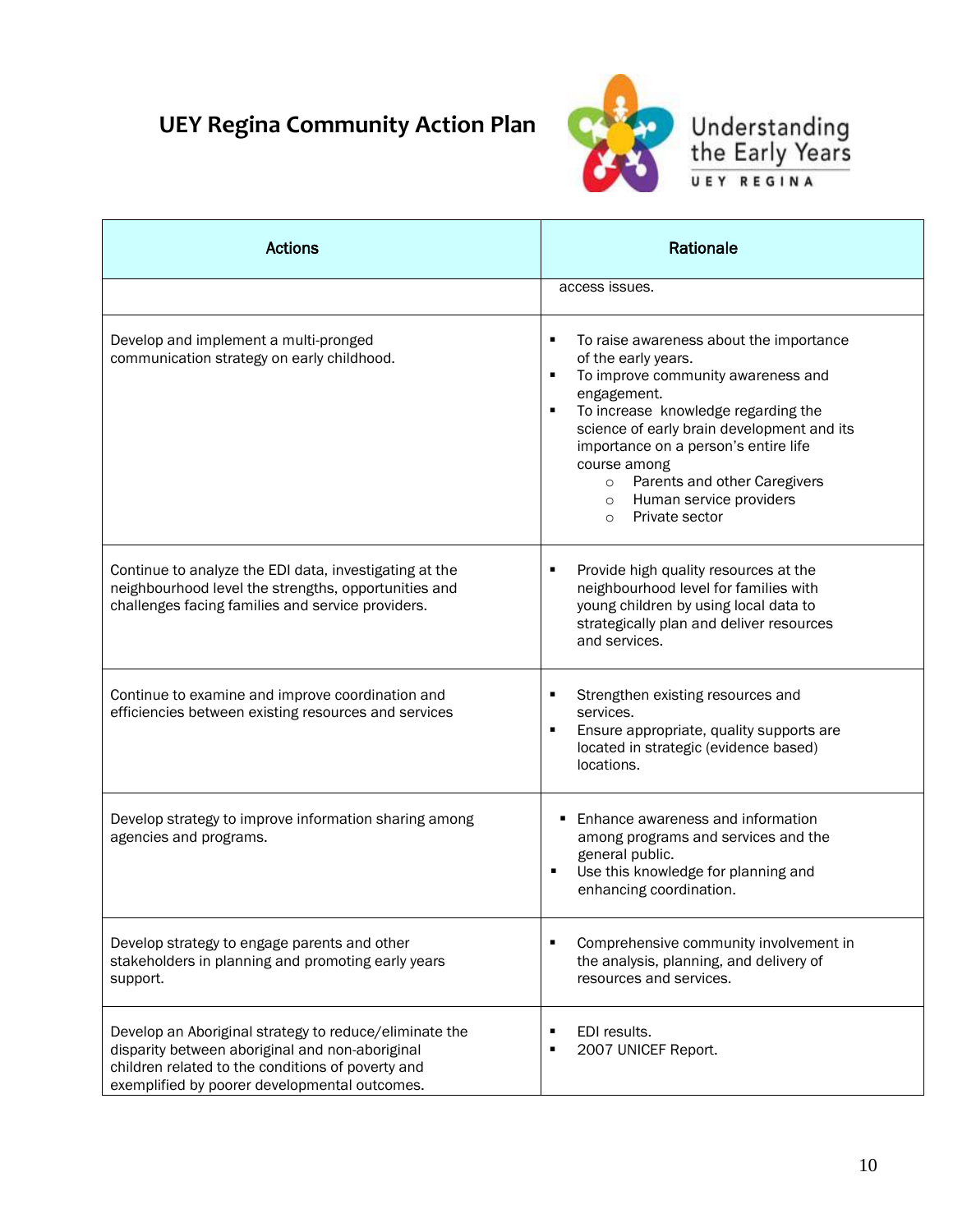

| <b>Actions</b>                                                                                                                                                                                                                                                                                                                       | Rationale                                                                                                                                                                                                                                                                                                                                                                                                                                                     |
|--------------------------------------------------------------------------------------------------------------------------------------------------------------------------------------------------------------------------------------------------------------------------------------------------------------------------------------|---------------------------------------------------------------------------------------------------------------------------------------------------------------------------------------------------------------------------------------------------------------------------------------------------------------------------------------------------------------------------------------------------------------------------------------------------------------|
| Develop and implement regional childhood poverty<br>reduction strategy.                                                                                                                                                                                                                                                              | Living in poverty increases the probability<br>of exposure to developmental risk factors.<br>Families with young children experience<br>higher rates of poverty than population as<br>a whole (25% of children 0-6 in Regina live<br>under the poverty line).<br>Quebec recently reduced its child poverty<br>٠<br>rate by half in ten years through such<br>measures as universal access to publicly<br>funded childcare along other related<br>investments. |
| Ensure the needs of families with young children are<br>considered in all appropriate public policy and planning<br>activities. Collaborate and integrate where<br>appropriate.                                                                                                                                                      | Needs of children compete with others<br>within public policy.                                                                                                                                                                                                                                                                                                                                                                                                |
| Plan and implement individual organizational strategic<br>changes required to place a primary and coordinated<br>focus on families with young children. Large<br>organizations may have to realign/adjust their<br>organizational structure to better coordinate services<br>for young children and to work with other stakeholders. | Required for intersectoral planning and<br>collaboration.                                                                                                                                                                                                                                                                                                                                                                                                     |
| Increase use of collaborative practice within and<br>among agencies and service providers.                                                                                                                                                                                                                                           | Intersectoral collaboration is a 'must do'<br>п<br>to achieve desired outcomes for children<br>as services are distributed across sectors<br>and jurisdictions.                                                                                                                                                                                                                                                                                               |
| Increase the use of birth screening questionnaire data<br>for early identification, planning and monitoring<br>purposes.                                                                                                                                                                                                             | Early identification and assistance                                                                                                                                                                                                                                                                                                                                                                                                                           |
| Implement screen for maternal mental health.                                                                                                                                                                                                                                                                                         | Early identification and assistance<br>П<br>Promptly identify and treat women with<br>٠<br><b>PPD</b>                                                                                                                                                                                                                                                                                                                                                         |
| Implement the Ages and Stages tool to better improve                                                                                                                                                                                                                                                                                 | Early identification and assistance<br>п                                                                                                                                                                                                                                                                                                                                                                                                                      |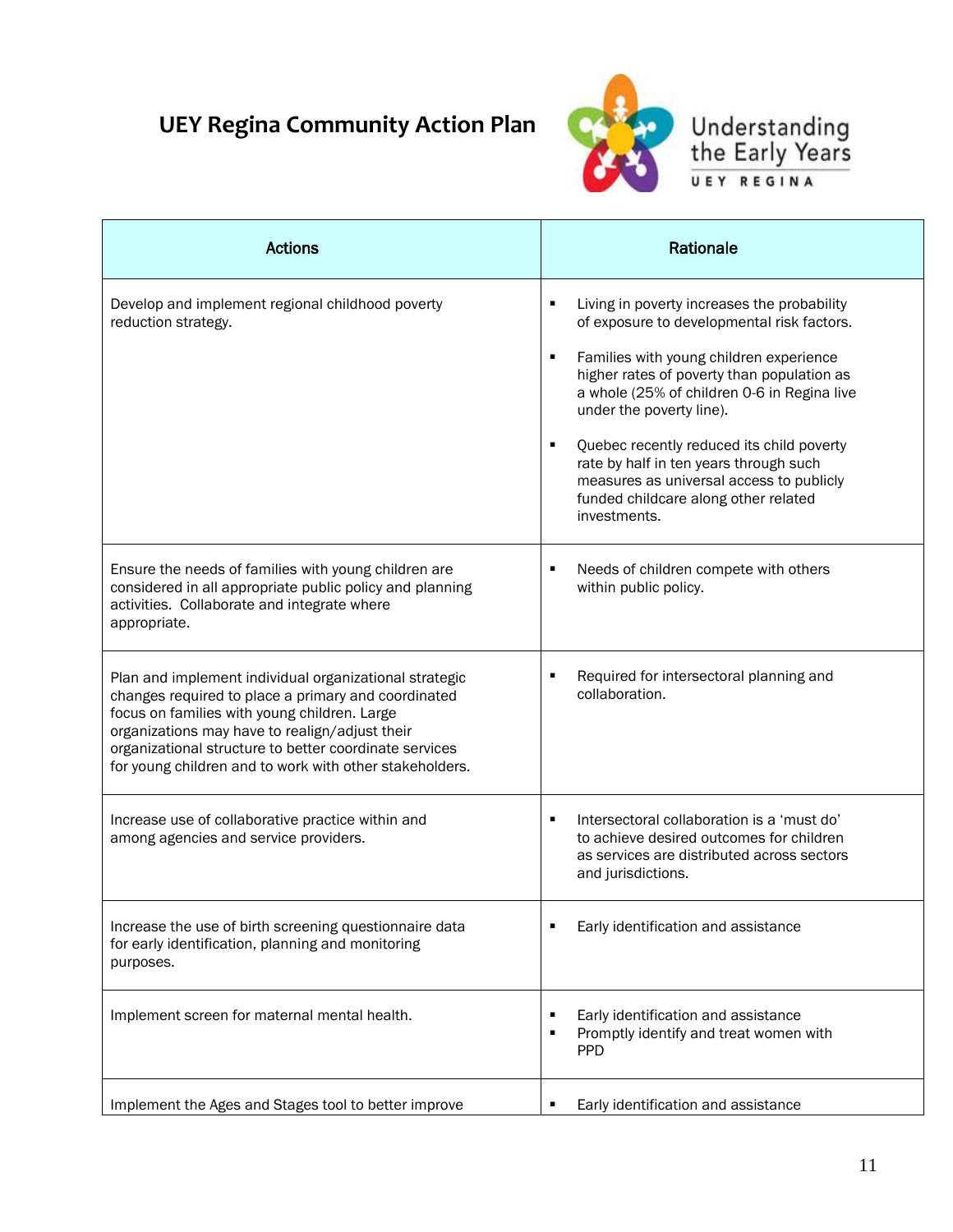

| <b>Actions</b>                                                                                                      | Rationale                                                                                                                                                                                                                                                                                                                                                                                                                                                                                                                                                                                      |
|---------------------------------------------------------------------------------------------------------------------|------------------------------------------------------------------------------------------------------------------------------------------------------------------------------------------------------------------------------------------------------------------------------------------------------------------------------------------------------------------------------------------------------------------------------------------------------------------------------------------------------------------------------------------------------------------------------------------------|
| screening and early identification of development<br>issues.                                                        |                                                                                                                                                                                                                                                                                                                                                                                                                                                                                                                                                                                                |
| Continue to use the EDI as a regional and<br>neighbourhood based planning and monitoring tool.                      | EDI is a useful and valid population health<br>٠<br>measurement and planning tool used<br>across Canada and internationally,<br>including the World Bank and UNICEF.                                                                                                                                                                                                                                                                                                                                                                                                                           |
| Enhance Early Screening and Support through Public<br>Health                                                        | High percentage of children not identified<br>г<br>by human services sector until school<br>entry.<br>Early identification of children with special<br>٠<br>needs, children with multiple challenges,<br>developmental delays/challenges using<br>standardized assessment tools<br>Support discussions with parents on early<br>٠<br>child development<br>Provide information on parenting and<br>٠<br>community programs that promote healthy<br>child development and early learning<br>When needed, provide referrals to<br>٠<br>specialized community services and<br>health professionals |
| Enhance and increase the number of contacts between<br>public health and children between birth and three<br>years. | Early identification of children with special<br>٠<br>needs, children with multiple challenges,<br>developmental delays/challenges using<br>standardized assessment tools<br>Support discussions with parents on early<br>п<br>child development<br>Provide information on parenting and<br>٠<br>community programs that promote healthy<br>child development and early learning<br>When needed, provide referrals to<br>٠<br>specialized community services and<br>health professionals                                                                                                       |
| Increase the number of children ages 0 -5 receiving<br>dental health screening and maintenance.                     | Early identification and assistance                                                                                                                                                                                                                                                                                                                                                                                                                                                                                                                                                            |
| Increase the number of children ages 0 -5 receiving<br>hearing and vision checks.                                   | Early identification and assistance<br>٠<br>EDI 40% of children did not have hearing<br>٠<br>checked between 3-6 years of age.                                                                                                                                                                                                                                                                                                                                                                                                                                                                 |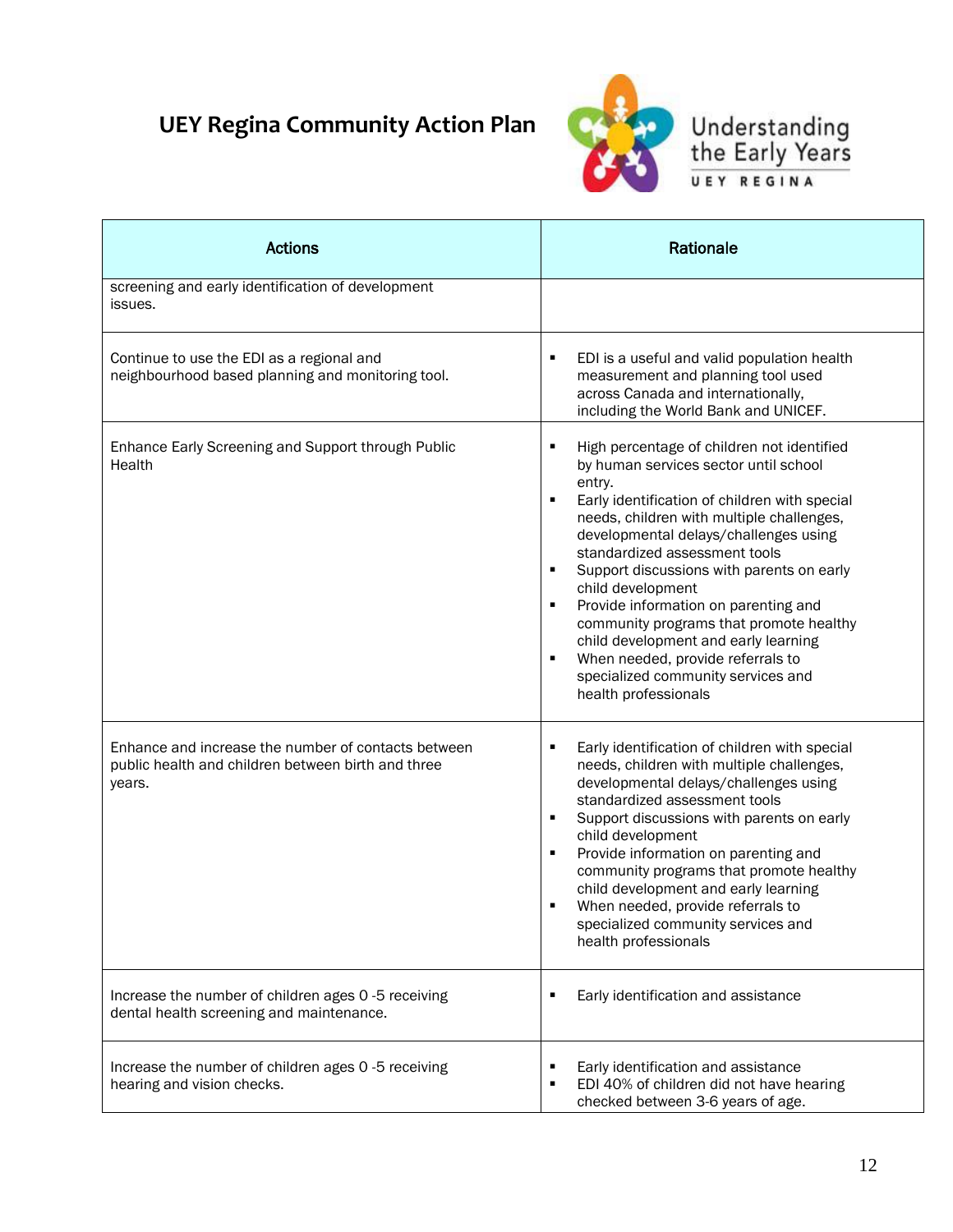

| <b>Actions</b>                                                                                                                                                                   | Rationale                                                                                                                                                                                                                     |
|----------------------------------------------------------------------------------------------------------------------------------------------------------------------------------|-------------------------------------------------------------------------------------------------------------------------------------------------------------------------------------------------------------------------------|
| Foster continuous improvement culture throughout<br>regional ECD sector.                                                                                                         | High quality services are necessary<br>٠                                                                                                                                                                                      |
| Increase capacity to gather comprehensive and<br>detailed data across services.                                                                                                  | To monitor and enhance service system<br>outcomes                                                                                                                                                                             |
| Increase capacity to undertake analysis, reporting and<br>evaluation of service delivery.                                                                                        | To monitor and enhance service system<br>٠<br>outcomes                                                                                                                                                                        |
| Monitor and publicly report on the regional<br>development of the early learning sector on a regular<br>basis.                                                                   | <b>Public Engagement</b><br>٠<br>Accountability<br>٠<br><b>Quality Assurance</b><br>$\blacksquare$                                                                                                                            |
| Monitor and publicly report on developmental<br>outcomes of young children on a regular basis.                                                                                   | <b>Public Engagement</b><br>٠<br>Accountability<br>٠<br><b>Quality Assurance</b>                                                                                                                                              |
| Encourage the federal government and the provincial<br>Ministries of Education and Health to take a more<br>active and expanded role in early childhood<br>development.          | Investments are needed to allow parents<br>to enjoy more time to care personally for<br>their children, and provide families with<br>adequate income and community<br>supports                                                |
| Recommend to the Provincial Government to mandate<br>that all school divisions participate in the regular<br>collection of EDI data.                                             | Provide communities with consistently<br>٠<br>collected local data.<br>Provide provincial level data to compare<br>٠<br>regional data to.                                                                                     |
| Provide better employment conditions for those<br>currently working in the early learning and care sector<br>including addressing wages disparities and career<br>opportunities. | Improve staff compensation.<br>Attract personnel to child care field<br>Improve staff retention                                                                                                                               |
| Improve funding structure for community-based<br>organizations (CBOs) through more stable, reliable<br>funding.                                                                  | Improve ability of CBOs to provide<br>٠<br>programs and services to families,<br>particularly child care, early learning, and<br>family support programs.<br>Enable CBOs to conduct both short and<br>٠<br>long-term planning |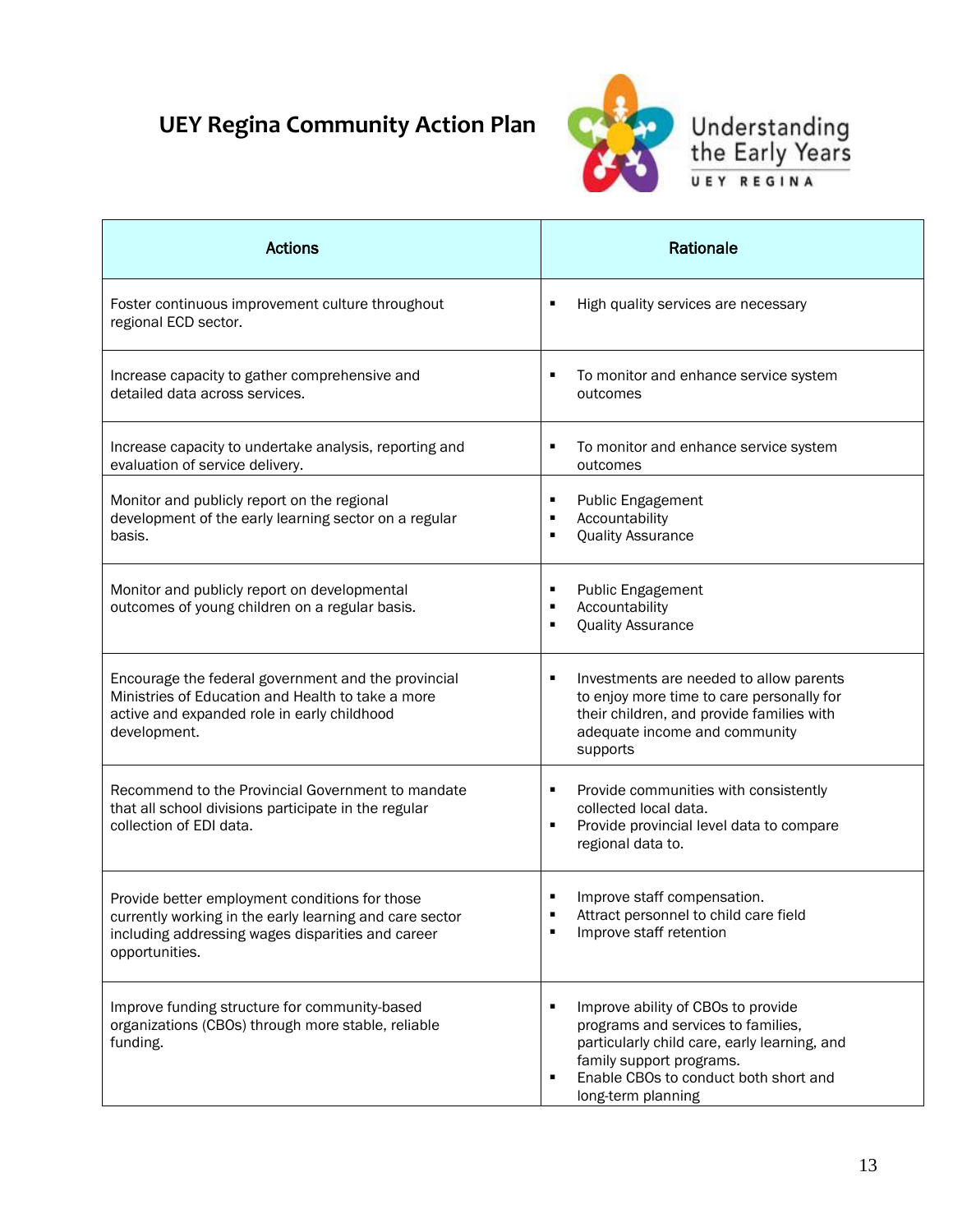

| Actions                                                                                                   | Rationale                                                                                                                                                                                                                                   |
|-----------------------------------------------------------------------------------------------------------|---------------------------------------------------------------------------------------------------------------------------------------------------------------------------------------------------------------------------------------------|
|                                                                                                           | Reduce considerable time and effort spent<br>п<br>by CBOs to secure funds.                                                                                                                                                                  |
| Encourage provincial and federal governments to<br>provide publicly funded universal access to childcare. | Quebec system of childcare has<br>contributed to an increased ability of<br>parents to return to work, and a significant<br>reduction in child poverty. The<br>government recoups 40% of the cost<br>through taxes paid by working parents. |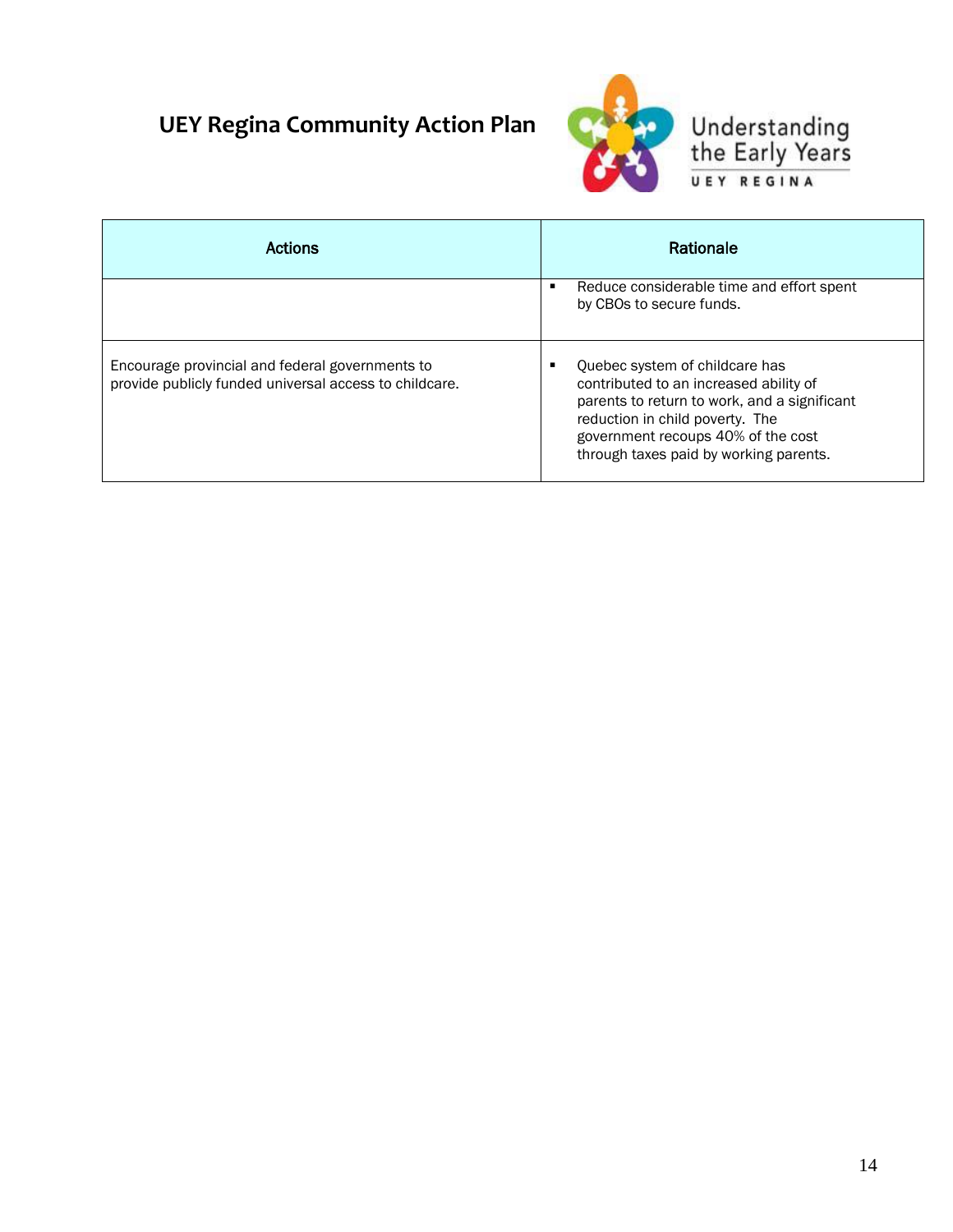

### GOAL TWO: HEALTHY EARLY CHILDHOOD DEVELOPMENT

#### A primary focus on enhancing the healthy growth and development of young children and reducing preventable vulnerabilities.

#### Outcomes:

- An increase in the healthy growth and development and well-being of children
- A decrease in preventable vulnerabilities experienced by young children
- A decrease in the percentage and number of children and youth with special learning needs

#### Indicators:

- An increase in the number of parents or caregivers with strengthened ability to promote healthy development of children.
- **An increase in the number and percentage of young children who are school ready** as measured by the EDI.

| Action                                                                                                                                                                                                                                  | Rationale                                                                                                                                                                                                                                                                              |
|-----------------------------------------------------------------------------------------------------------------------------------------------------------------------------------------------------------------------------------------|----------------------------------------------------------------------------------------------------------------------------------------------------------------------------------------------------------------------------------------------------------------------------------------|
| Provide a range of developmentally<br>appropriate early learning programs that<br>address all aspects of children's development<br>- (physical, emotional, social, cognitive) and<br>across the ages and stages of their<br>development | To enhance the growth and development of<br>young children and to reduce the number of<br>children who do not achieve their age<br>appropriate developmental milestones.                                                                                                               |
| Develop early literacy strategies to boost<br>language skills in infants and toddlers.                                                                                                                                                  | Brain development that determine language<br>skills takes place between birth and by age<br>three<br><b>EDI</b> results<br>٠<br>25% of kindergarten children scored below<br>average in their speech and language<br>development according to a recent Regina<br>Public Schools study. |
| Develop strategies to increase physical activity<br>among toddlers and other young children.                                                                                                                                            | Physical activity is essential to early<br>٠<br>learning and development<br><b>EDI</b> results<br>$\blacksquare$<br>Nationally physical activity levels are<br>٠<br>decreasing among preschool and school<br>age children.                                                             |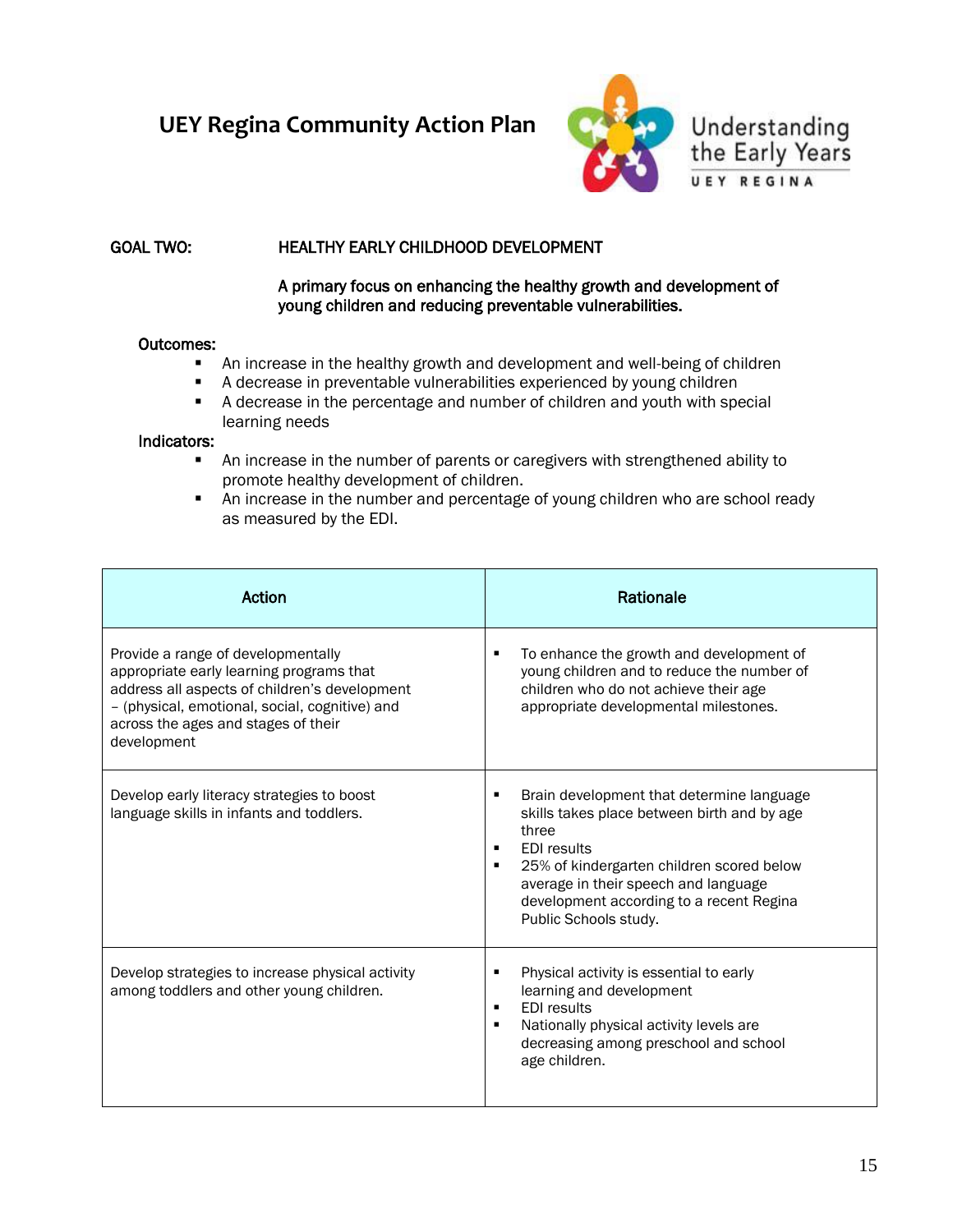

### Understanding<br>the Early Years UEY REGINA

| Action                                                                                                                                                                                                                                                                              | Rationale                                                                                                                                                                                                                                                                                                                                                                                                                                                                                                                                                                                                                                                        |
|-------------------------------------------------------------------------------------------------------------------------------------------------------------------------------------------------------------------------------------------------------------------------------------|------------------------------------------------------------------------------------------------------------------------------------------------------------------------------------------------------------------------------------------------------------------------------------------------------------------------------------------------------------------------------------------------------------------------------------------------------------------------------------------------------------------------------------------------------------------------------------------------------------------------------------------------------------------|
| Develop and implement parent/caregiver<br>capacity development programs and<br>opportunities.<br>Universal and targeted programs should be<br>made available in ways that avoid stigmatizing<br>those who use them.                                                                 | ٠<br>Support central role of parents in their<br>child's development and learning<br>Teach parents positive parenting,<br>٠<br>consistent disciplinary and monitoring skills<br>known to result in significant improvements<br>in childhood social, emotional and<br>behavioural health and well being.<br>Increase caregiver knowledge regarding the<br>$\blacksquare$<br>science of early brain development and its<br>importance on a person's entire life course.<br>$\blacksquare$<br>Family learning programs to inform parents<br>about the importance of play-based<br>problem solving interactions and early<br>literacy (reading) with their children. |
| Review support and resources provided to<br>families during prenatal period, at time of<br>hospital birth and through first three years by<br>the health region.                                                                                                                    | To enhance education and support to<br>٠<br>parents regarding their child's<br>development.                                                                                                                                                                                                                                                                                                                                                                                                                                                                                                                                                                      |
| Develop and offer support to single parent<br>families at time of birth, especially those who<br>are identified as not having adequate supports<br>through use of in-hospital birth questionnaire.                                                                                  | Enhance support for one parent families.                                                                                                                                                                                                                                                                                                                                                                                                                                                                                                                                                                                                                         |
| Further develop a ladder of options and<br>support to promote the maternal mental<br>health especially for single parents for during<br>and beyond the post partum period as this<br>group experiences over twice the rate of<br>maternal depressions compared to other<br>mothers. | High rate of maternal depression in Regina.<br>٠                                                                                                                                                                                                                                                                                                                                                                                                                                                                                                                                                                                                                 |
| Enhance and increase the number of contacts<br>between public health and children between<br>birth and three years.                                                                                                                                                                 | Early identification of issues.<br>٠<br>Timely guidance and knowledge sharing.<br>٠                                                                                                                                                                                                                                                                                                                                                                                                                                                                                                                                                                              |
| Assign families to public health nurses to build<br>better relationships and provide greater<br>continuity in care.                                                                                                                                                                 | Client centred practise.<br>٠                                                                                                                                                                                                                                                                                                                                                                                                                                                                                                                                                                                                                                    |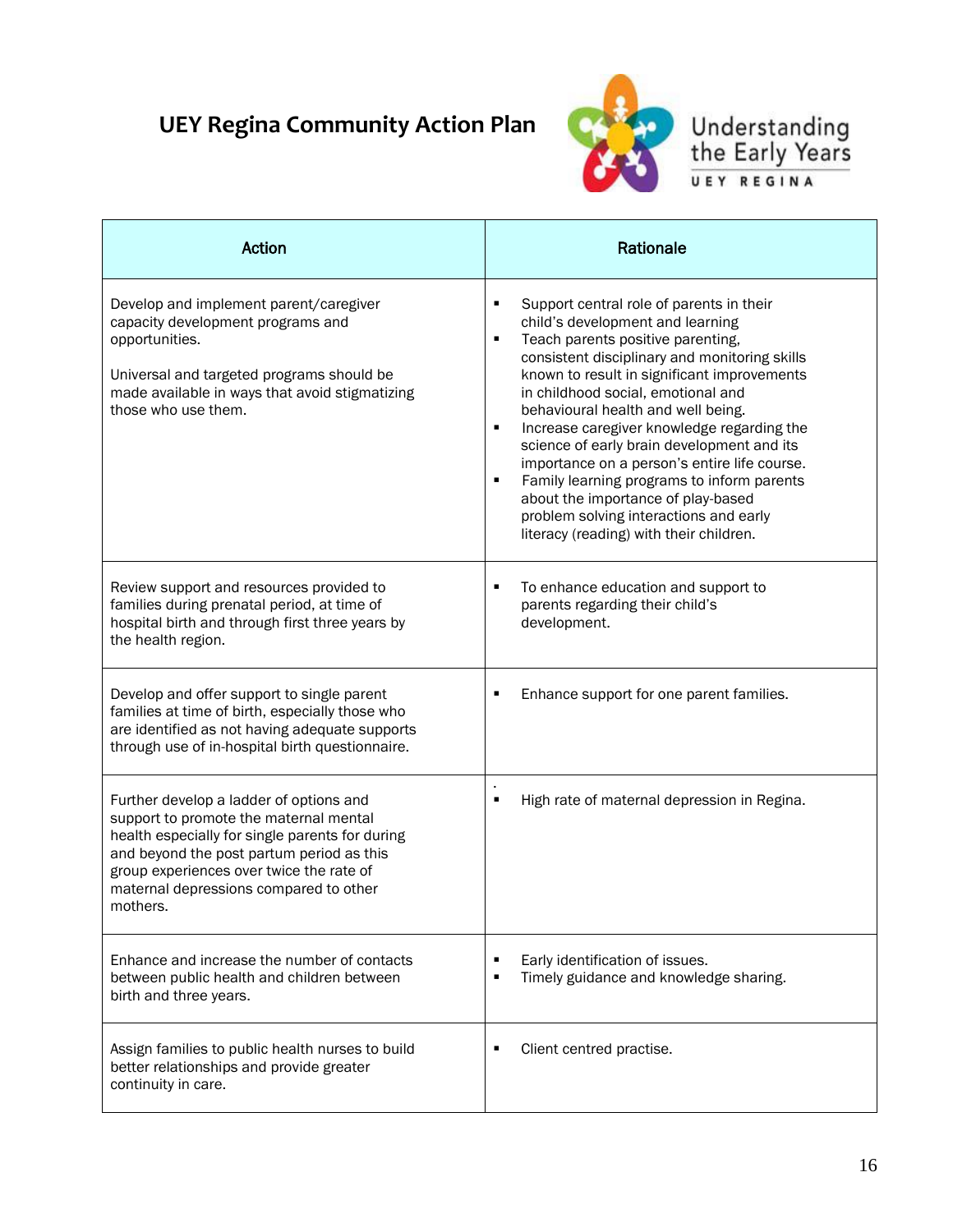

Understanding<br>the Early Years UEY REGINA

| Action                                                                                                                                                                                                                                                                                                                    | Rationale                                                                                                                                                                                                                                                                                                                                                                                                                                                                                                                                                                                                                        |
|---------------------------------------------------------------------------------------------------------------------------------------------------------------------------------------------------------------------------------------------------------------------------------------------------------------------------|----------------------------------------------------------------------------------------------------------------------------------------------------------------------------------------------------------------------------------------------------------------------------------------------------------------------------------------------------------------------------------------------------------------------------------------------------------------------------------------------------------------------------------------------------------------------------------------------------------------------------------|
| Create neighbourhood hubs that provide early<br>years programs.                                                                                                                                                                                                                                                           | Establish Neighbourhood Early Years Hubs<br>٠<br>that are or may offer:<br>Free<br>$\circ$<br>Local<br>$\circ$<br><b>Trained Staff</b><br>$\circ$<br>Drop-in<br>$\circ$<br>7 days/week/some evenings<br>$\circ$<br>Early childhood resources<br>$\circ$<br>Parenting programs / supports<br>$\circ$<br>Quality place spaces<br>$\circ$<br>Family Literacy activities / resources<br>$\circ$<br>Informal & Formal Activities<br>$\circ$<br>Scheduled services<br>$\circ$<br>Connected to schools, community<br>$\circ$<br>centres preferred<br>Neighbourhood hubs held as gold standard for<br>service delivery around the world. |
| Increase the number of infant and toddler<br>development (ages 0 to 3) programs<br>(registered and drop-in) that meet the life<br>context and circumstances of local families.<br>Complement these programs with<br>opportunities for parent involvement, support<br>and education. Universal and targeted are<br>needed. | To act on the research that demonstrates<br>٠<br>the vast majority of brain growth occurs<br>after birth, especially in first three years of<br>life.<br>Research indicates the earlier at-risk<br>٠<br>children receive intensive care and<br>education the greater and more enduring<br>the gains across a broad set of health and<br>social well-being indicators.                                                                                                                                                                                                                                                            |
| Increase the number of age appropriate,<br>affordable recreational programs for children<br>ages 0-6.                                                                                                                                                                                                                     | Results from EDI and Parent Interviews.                                                                                                                                                                                                                                                                                                                                                                                                                                                                                                                                                                                          |
| Increase the number of opportunities for<br>physical activities and other play-based<br>learning opportunities within public facilities<br>for infants, toddlers and young children.                                                                                                                                      | <b>Results from EDI and Parent Interviews</b>                                                                                                                                                                                                                                                                                                                                                                                                                                                                                                                                                                                    |
| Establish a community mechanism to plan and<br>coordinate the effective utilization of pre-<br>kindergarten spaces coordinated with other<br>child development opportunities.                                                                                                                                             | Lack of a formal coordination mechanism                                                                                                                                                                                                                                                                                                                                                                                                                                                                                                                                                                                          |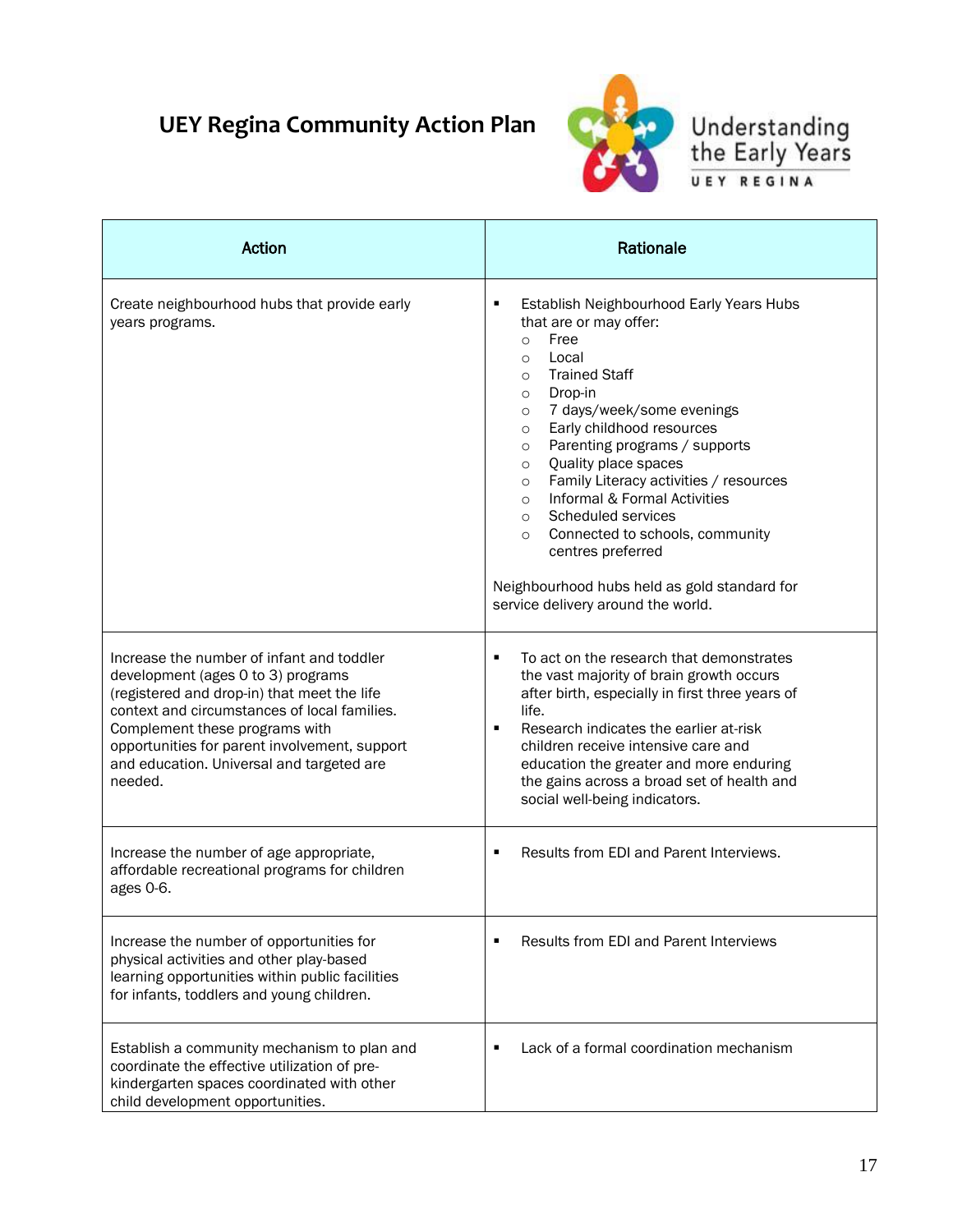

### Understanding<br>the Early Years UEY REGINA

| <b>Action</b>                                                                                                                                                                                                                                                     | Rationale                                                                                                                                                                                                                                                                  |
|-------------------------------------------------------------------------------------------------------------------------------------------------------------------------------------------------------------------------------------------------------------------|----------------------------------------------------------------------------------------------------------------------------------------------------------------------------------------------------------------------------------------------------------------------------|
| Develop transition models from child care,<br>preschool, and specialized programming to the<br>school system.                                                                                                                                                     | Lack of a formal coordination mechanism<br>٠                                                                                                                                                                                                                               |
| Establish and distribute entrance guidelines<br>for ECD programs and supports for transitions.                                                                                                                                                                    | Enhance awareness and knowledge of<br>٠<br>entrance criteria and supports required in<br>order that all children may attend.                                                                                                                                               |
| Review transportation policies and practices<br>among early learning sector agencies.                                                                                                                                                                             | Make the best use of existing resources.<br>٠<br>Transportation is a primary issue for both<br>٠<br>parents and programs                                                                                                                                                   |
| Work towards implementing universal 1/2 day<br>pre-kindergarten with on-site after school care<br>options.                                                                                                                                                        | Promotes early learning and development<br>٠<br>Supports the ability of parents to earn a<br>living without compromising their children's<br>development                                                                                                                   |
| Work towards implementing full-day<br>kindergarten with after school options                                                                                                                                                                                      | Full day quality programming promotes<br>٠<br>early learning and development.<br>Allows children with lower reading levels to<br>٠<br>catch up to others.<br>Supports the ability of parents to earn a<br>٠<br>living without compromising their children's<br>development |
| Maintain and enhance regional early childhood<br>program knowledge and resources among all<br>relevant stakeholders and services providers<br>for example between the health region,<br>community based organizations, education,<br>social services and parents. | This theme emerged through the<br>٠<br>discussions held with service managers and<br>providers and parents.                                                                                                                                                                |
| Establish on-line directory of services and<br>resources for families and service providers.                                                                                                                                                                      | Enhance knowledge of available services<br>and supports.                                                                                                                                                                                                                   |
| Consider the establishment of a common<br>intake among services and agencies, where<br>practical such as licensed daycare.                                                                                                                                        | Enhance service coordination.<br>٠                                                                                                                                                                                                                                         |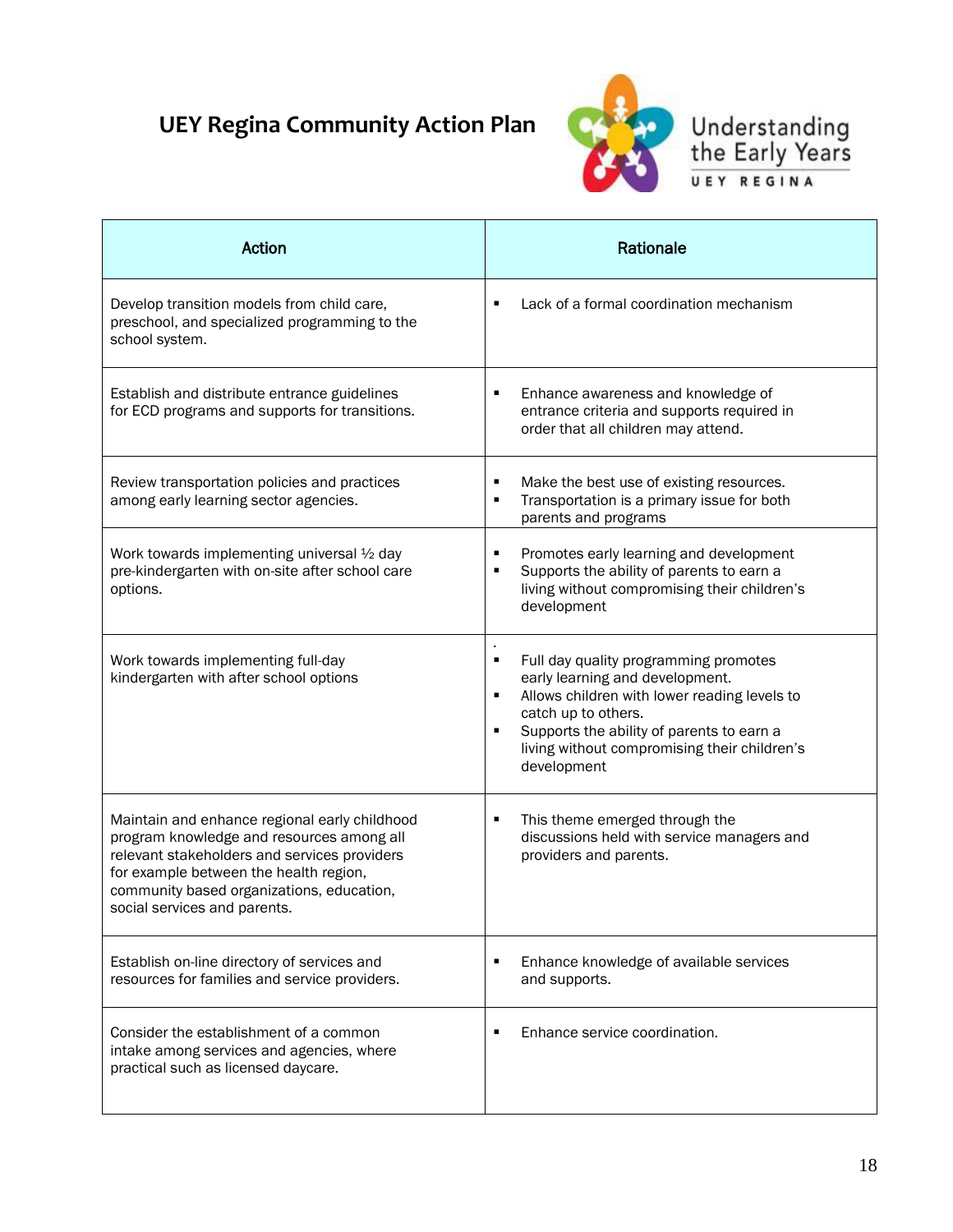

| Action                                                                                                                                                                                                                     | Rationale                |
|----------------------------------------------------------------------------------------------------------------------------------------------------------------------------------------------------------------------------|--------------------------|
| Enhance transitions and reduce unnecessary<br>transitions for family and child between<br>appointments, settings and services by<br>scheduling of related appointments by family<br>circumstance and by service providers. | Family centered practice |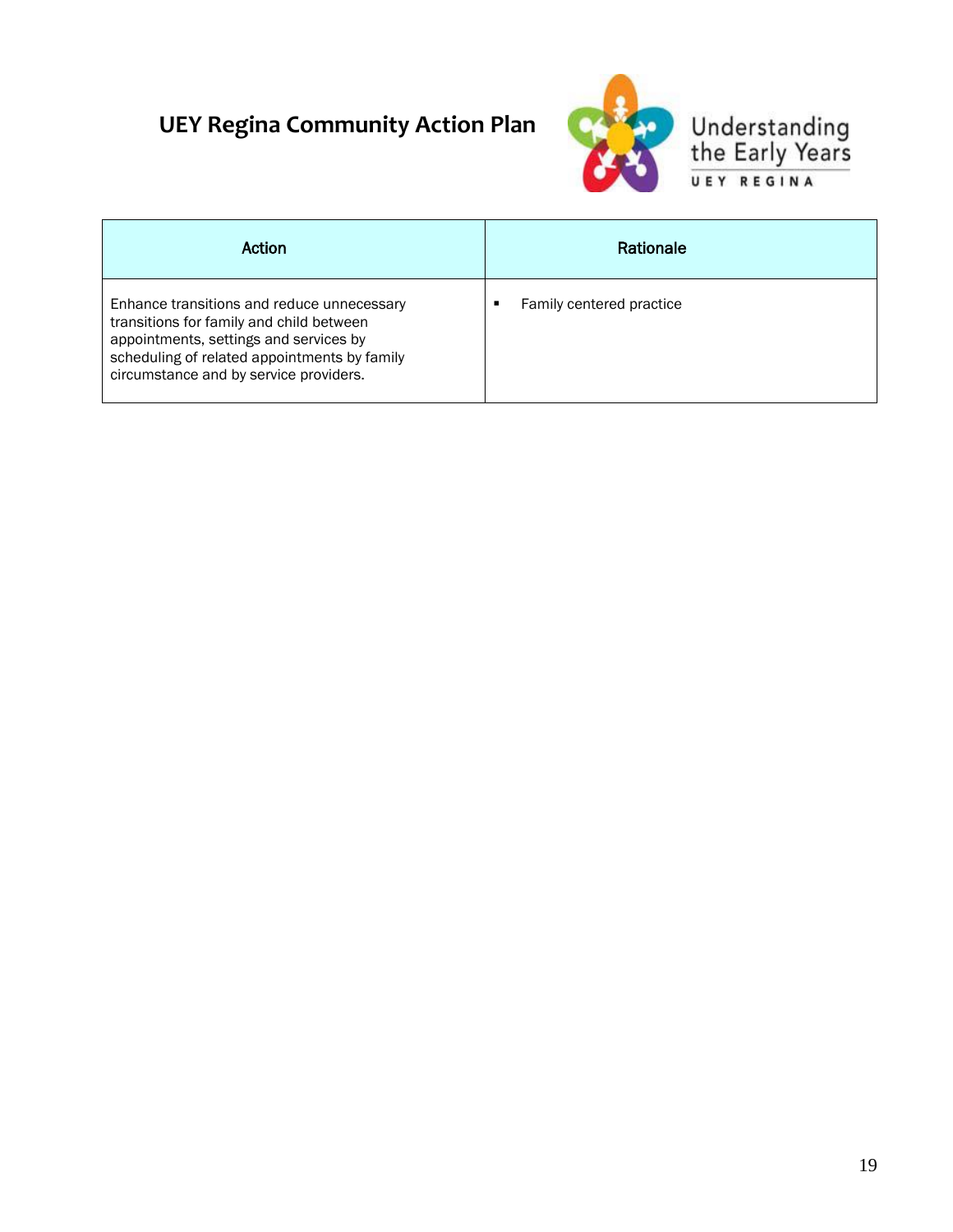

### GOAL THREE: EARLY INTERVENTION

#### Provide early intervention services to vulnerable children within their families and local community.

#### Outcome:

 An increase in the strength, capacities and competencies of vulnerable children and their families

#### Indicators:

- An increase in capacity in the early identification of vulnerabilities in children.
- An increase in the ability of vulnerable children and their families to overcome challenges and sustain positive outcomes
- An increase in the number / percentage of children in care who have positive developmental outcomes
- An increase in positive developmental outcomes for children with special needs
- Offer services and supports that meet child needs within the context of family life and circumstances rather than from a system or job centered perspective, especially for children with special needs

| Action                                                                                                                                                                    | Rationale                                                                                                                                                                                                                                                                                                   |
|---------------------------------------------------------------------------------------------------------------------------------------------------------------------------|-------------------------------------------------------------------------------------------------------------------------------------------------------------------------------------------------------------------------------------------------------------------------------------------------------------|
| Stable full-day programming for all early<br>intervention children, where appropriate.                                                                                    | Stable environment beneficial to child<br>г<br>development                                                                                                                                                                                                                                                  |
| Increase and enhance contacts and<br>monitoring efforts between young children and<br>practitioners (e.g. 18 month enhanced public<br>health visits)                      | To provide timely guidance and support<br>To increase early identification of<br>٠<br>vulnerabilities in children                                                                                                                                                                                           |
| Increase quality parenting and early childhood<br>development programs for all families as well<br>as targeted strategies beginning as soon in<br>early life as possible. | Research indicates the earlier at-risk<br>children receive intensive care and<br>education the greater and more enduring<br>the gains are across a broad set of<br>health and social well-being indicators.<br>Research shows an effective system<br>blends universal, targeted and clinical<br>approaches. |
| Increase early intervention options on early<br>childhood mental health with particular focus<br>on childhood depression.                                                 | Regina children experience a higher rate<br>of depression as compared to their<br>Canadian peers.                                                                                                                                                                                                           |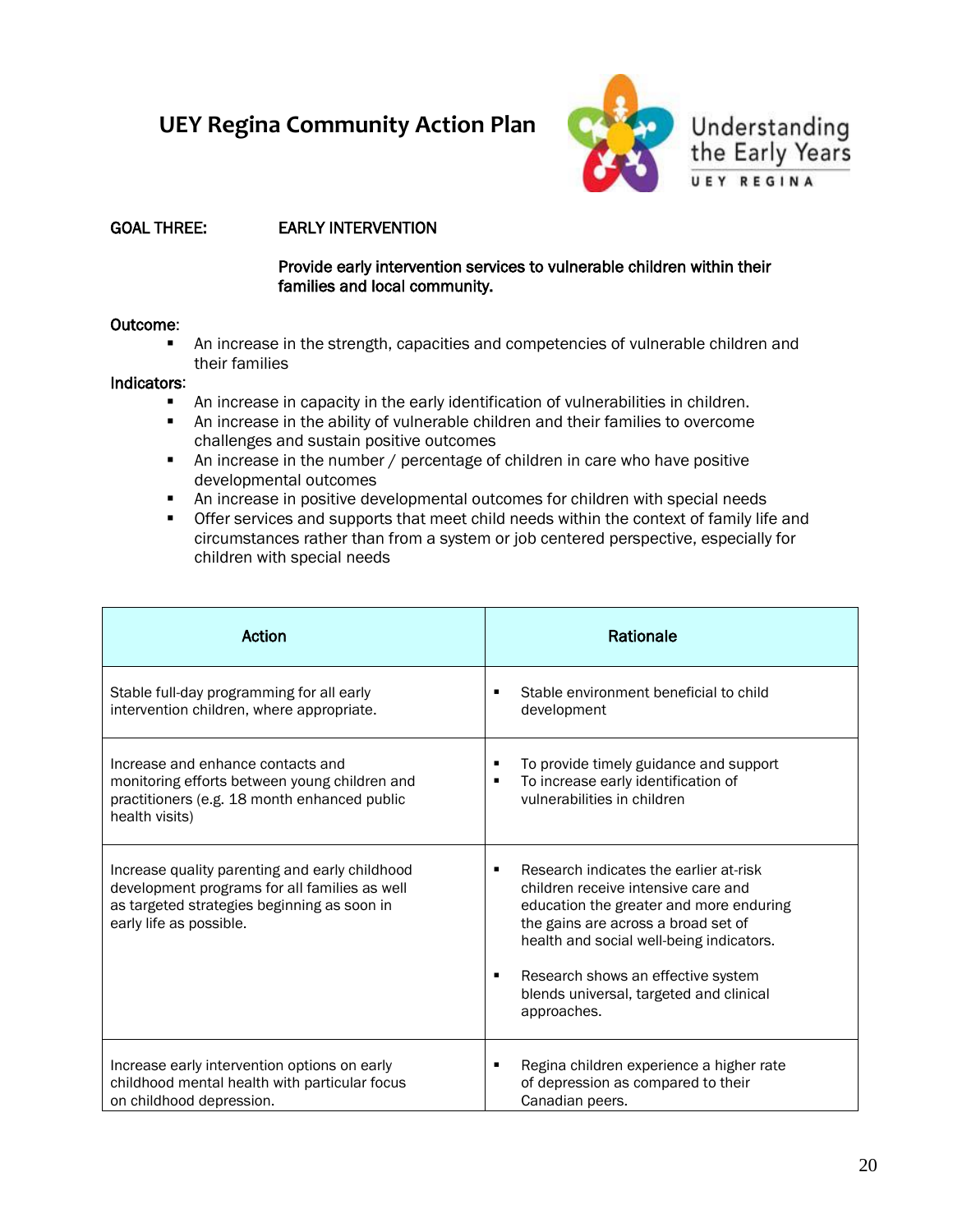

### Understanding<br>the Early Years REGINA UEY

| Action                                                                                                                                                                                                                                                                                                                                                                                      | Rationale                                                                                                                                                                                                                                   |
|---------------------------------------------------------------------------------------------------------------------------------------------------------------------------------------------------------------------------------------------------------------------------------------------------------------------------------------------------------------------------------------------|---------------------------------------------------------------------------------------------------------------------------------------------------------------------------------------------------------------------------------------------|
| Increase options and supports for maternal<br>mental health.<br>Provide both formal and informal community<br>based programming for maternal mental<br>health that offer universal as well as targeted<br>support.                                                                                                                                                                          | Reduce impact of PPD on mother, infant,<br>٠<br>family<br>Reduce stigma about PPD<br>٠<br>Improve supports to women experiencing<br>$\blacksquare$<br><b>PPD</b><br>Establish a laddering of options to<br>٠<br>address maternal depression |
| Implement the use of Edinburgh Postnatal<br>Depression (Screen) Scale as a universal<br>screening tool.                                                                                                                                                                                                                                                                                     | Promptly identify and treat women with<br><b>PPD</b>                                                                                                                                                                                        |
| Develop and implement a strategy to<br>effectively address and reduce the high<br>percentage of children experiencing a broad<br>spectrum of developmental vulnerabilities as<br>evident by MCI scores.<br>Identify and provide individualized family<br>planning and adequate supports for children<br>facing significant developmental challenges,<br>including those with special needs. | Eight percent of Regina children are<br>٠<br>behind across a broad spectrum of<br>developmental capacities, nearly double<br>the Canadian norm.                                                                                             |
| Expand the Regina KidsFirst program to<br>include consideration of families living in non-<br>targeted neighbourhoods.                                                                                                                                                                                                                                                                      | In Regina, EDI results identified poor<br>٠<br>early childhood outcomes at a<br>neighbourhood level outside of KidsFirst<br>selected neighbourhoods.                                                                                        |
| Provide consistent high quality early child care<br>and education programs for foster children to<br>reduce the affects of mobility between<br>families.                                                                                                                                                                                                                                    | Stable environment beneficial to child<br>$\blacksquare$<br>development                                                                                                                                                                     |
| Prevent unnecessary transfer of foster children<br>from one to school to another due to changes<br>in foster parents or residence.                                                                                                                                                                                                                                                          | Stable environment beneficial to child<br>development.                                                                                                                                                                                      |
| Provide funds for grandparents to care for<br>children.                                                                                                                                                                                                                                                                                                                                     | Children removed from extended families<br>$\blacksquare$<br>because many grandparents cannot<br>afford to care for children.                                                                                                               |